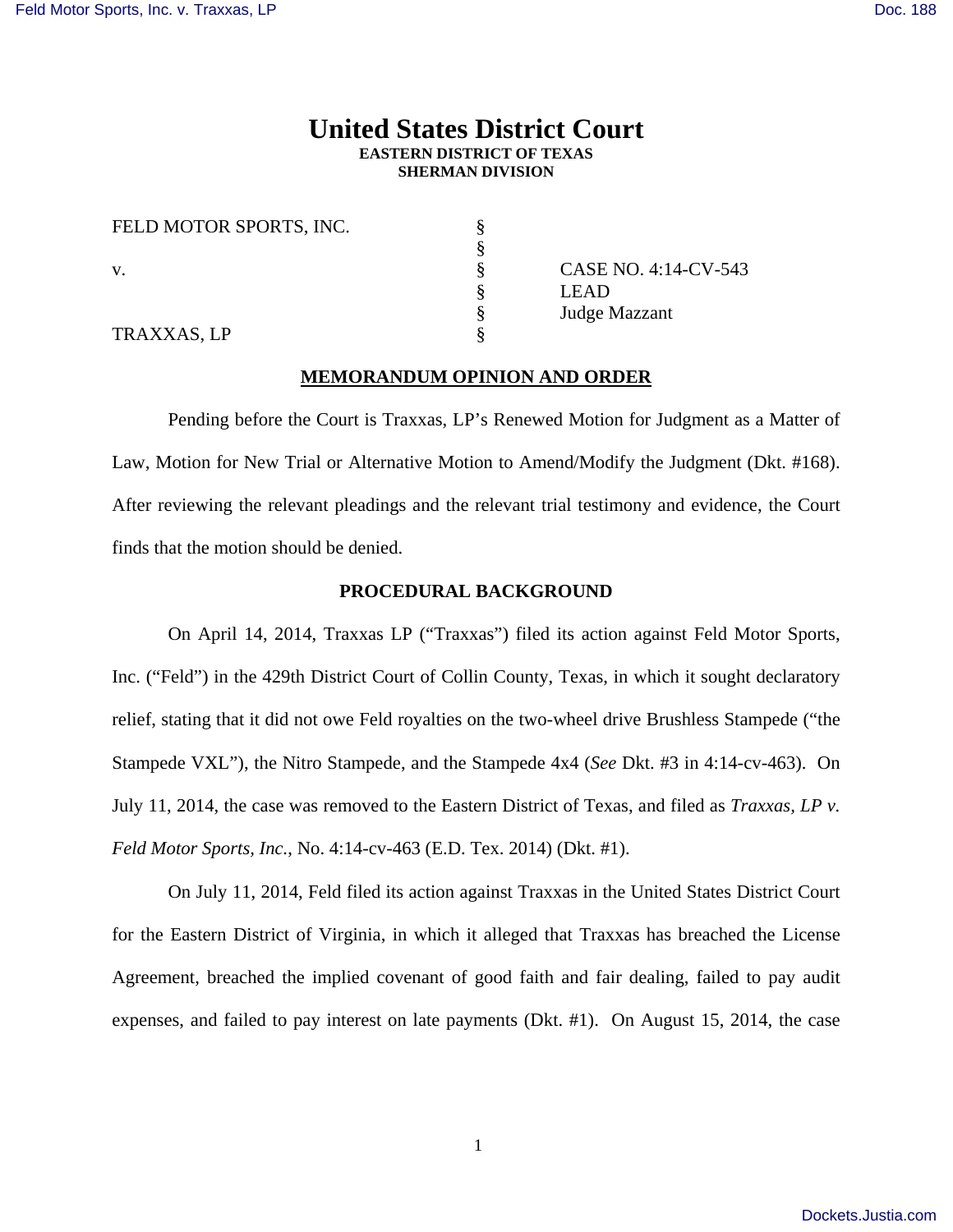was transferred to the Eastern District of Texas, and filed as *Feld Motor Sports, Inc. v. Traxxas, LP*, No. 4:14-cv-543 (E.D. Tex. 2014) (Dkt. #21).

 On April 3, 2015, Traxxas filed its Motion for Summary Judgment (Dkt. #51). On April 27, 2015, Feld filed its response (Dkt. #84). On May 11, 2015, Traxxas filed its reply (Dkt. #97). On May 21, 2015, Feld filed its sur-reply (Dkt. #105).

 On April 3, 2015, Feld filed its Motion for Summary Judgment (Dkt. #54). On April 27, 2015, Traxxas filed its response (Dkt. #81), and file its objections to Feld's Summary Judgment Evidence (Dkt. #80). On May 11, 2015, Feld filed its reply (Dkt. #92), and filed its response to Traxxas's objections (Dkt. #96). On May 21, 2015, Traxxas filed its sur-reply (Dkt. #109), and it reply to its objections (Dkt. #108). On June 1, 2015, Feld filed its sur-reply to Traxxas's objections (Dkt. #111). On May 11, 2015, Traxxas filed its objections to Feld's summary judgment opposition evidence (Dkt. #100). On May 21, 2015, Feld filed its response (Dkt. #104). On June 1, 2015, Traxxas filed its reply (Dkt. #112). On June 11, 2015, Feld filed its sur-reply (Dkt. #113). On July 31, 2015, the Court denied both Traxxas's Motion for Summary Judgment and Feld's Motion for Summary Judgment, finding that material fact issues existed in the case (Dkt. #118).

 On June 12, 2015, Feld filed its Motion to Consolidate Cases and to Remain as Plaintiff (Dkt. #98 in 4:14-cv-463). Also on June 12, 2015, Traxxas filed its Unopposed Motion to Consolidate Cases and Opposed Motion to Establish Order of Proof (Dkt. #99 in 4:14-cv-463). On June 23, 2015, Feld filed its response to Traxxas's moton (Dkt. #101 in 4:14-cv-463). On June 24, 2015, Traxxas filed its response to Feld's motion (Dkt. #102 in 4:14-cv-463). On June 24, 2015, the Court held a hearing on consolidation. Following the hearing, the Court ordered the matters *Feld Motor Sports, Inc. v. Traxxas, LP*, No. 4:14-cv-543, and *Traxxas, LP v. Feld*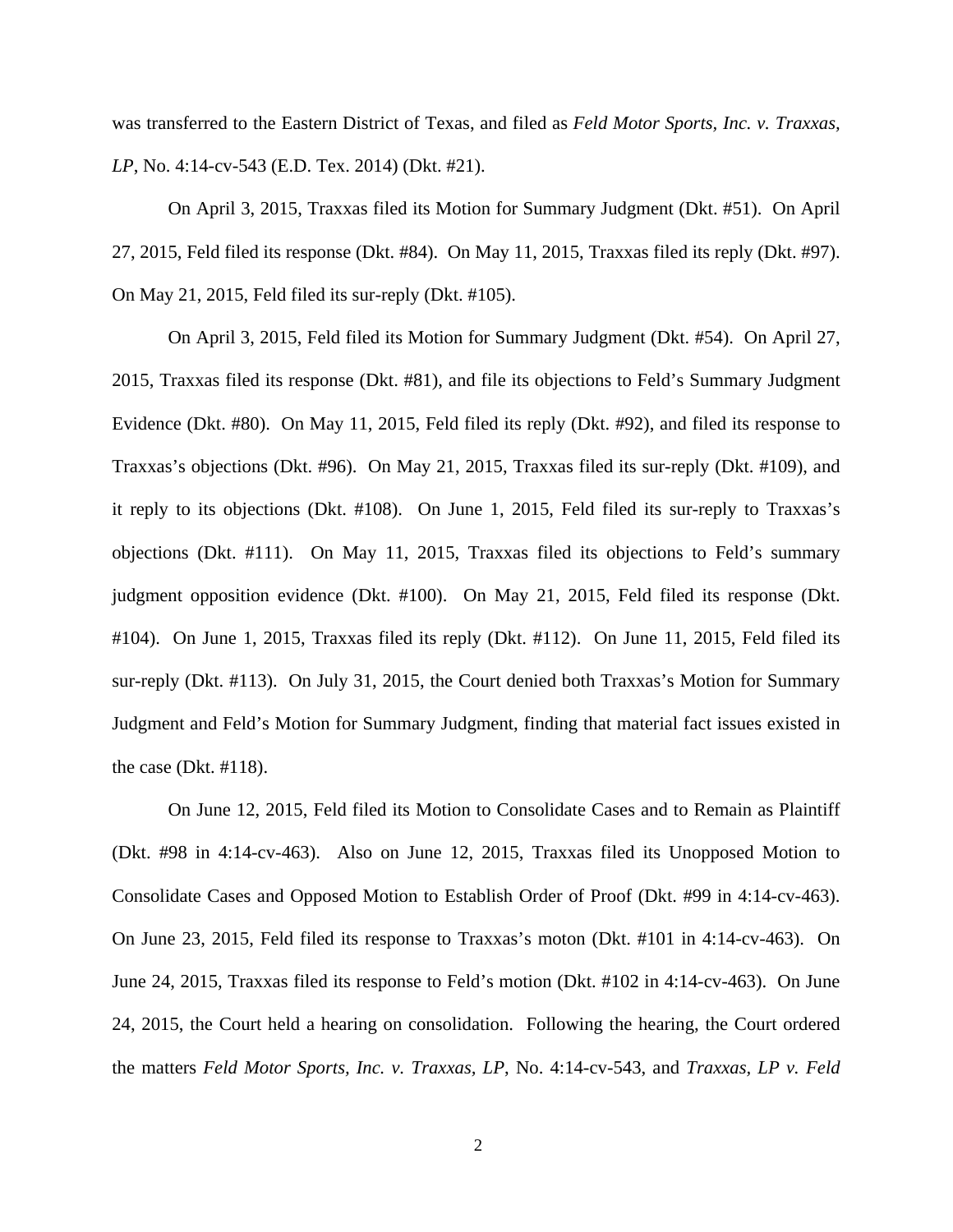*Motor Sports, Inc.*, No. 4:14-cv-463, to be consolidated (Dkt. #103 in 4:14-cv-463). However, the Court held its determination as to which case would be the lead case until a later date (Dkt. #103 in 4:14-cv-463). On July 31, 2015, after considering the relevant pleadings, the Court determined that Feld would remain as Plaintiff in the consolidated cases, and that the No. 4:14 cv-543 case would be the lead case in the consolidated action (Dkt. #119 in 4:14-cv-543).

 The trial began on August 24, 2015. At the close of Feld's case-in-chief, Traxxas made a motion for judgment as a matter of law, in which it requested that the Court grant judgment as a matter of law in favor of Traxxas, as Feld had not proved its case. The Court denied Traxxas's motion. On August 31, 2015, Feld requested judgment as a matter of law, which the Court denied. On September 1, 2015, the jury rendered its verdict and found the following: (1) the parties intended the License Agreement to include (a) the Stampede Brushless VXL; (b) the Stampede Brushed 4x4; (c) the Stampede Brushless 4x4 VXL; and (d) the Nitro Stampede, when calculating royalties; and (2) Traxxas owed Feld \$955,620.30 in unpaid royalties under the License Agreement (Dkt. #162).

 On October 7, 2015, Traxxas filed its Renewed Motion for Judgment as a Matter of Law, Motion for New Trial or Alternative Motion to Amend/Modify the Judgment (Dkt. #168). On October 26, 2015, Feld filed its response (Dkt. #173). On November 5, 2015, Traxxas filed its reply (Dkt. #176). On November 16, 2015, Feld filed its sur-reply (Dkt. #179).

#### **FACTUAL BACKGROUND**

 At trial, Mark Abernethy ("Abernethy") testified that he began communicating with Kent Poteet ("Poteet") at Traxxas regarding a potential licensing arrangement between the two companies (Abernethy Trial Tr. (8/25/2015) at 10:9-21; Trial Ex. 12). On July 14, 2010, Abernethy sent an email to Poteet regarding Feld's "potential opportunity to be working with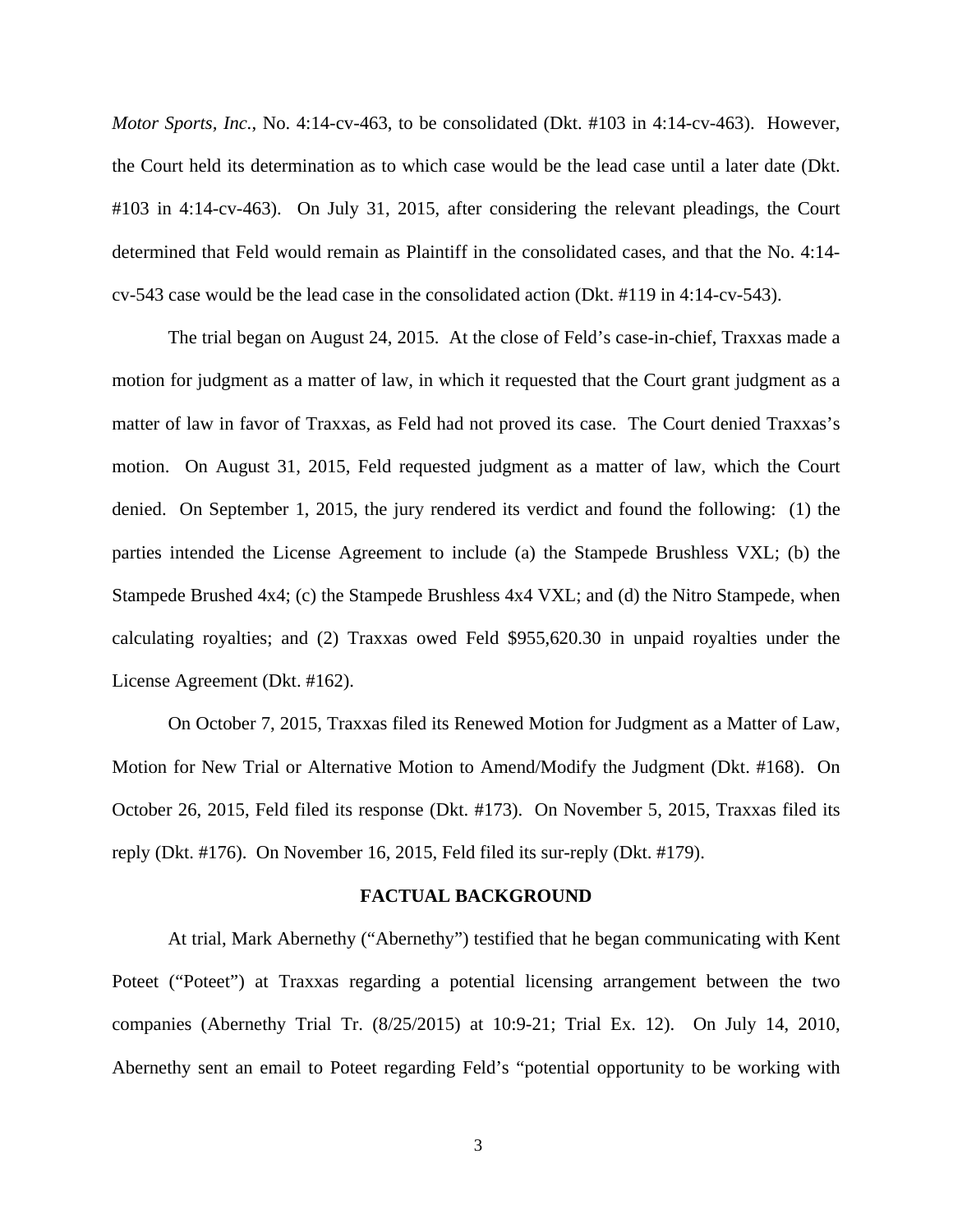Traxxas on a line of Monster Jam branded R/C monster trucks." (Trial Ex. 13). In the email, Abernethy refers to the "Stamped R/C Vehicles" and discusses the wholesale cost of \$150 (*See*  Trial Ex. 13). Abernethy testified that he received the information from Poteet (Abernethy Trial Tr. (8/25/2015) at 22:3-23:5; 25:10-18). Abernethy testified that a meeting between Feld and Traxxas was scheduled for July 28, 2010, for members of Feld's sponsorship and licensing teams to meet with Traxxas' executive team (Abernethy Trial Tr. (8/25/2015) at 21:5-16).

 Abernethy testified that the meeting took place on July 28, 2010. Abernethy, Tim Murray, Alison Lort, John Leiber, and Suzanne Ludera represented Feld at the meeting, while Mike Jenkins ("Jenkins"), Tommy DeWitt ("DeWitt"), and Poteet represented Traxxas (Abernethy Trial Tr. (8/26/2015) at 2:14-3:4). The meeting took place at Traxxas headquarters in Plano, Texas (Abernethy Trial Tr. (8/26/2015) at 3:3-4). Abernethy testified that Traxxas products were displayed along a wall with probably forty to fifty vehicles on display (Abernethy Trial Tr. (8/26/2015) at 3:11-20). DeWitt also testified that "the majority of everything [Traxxas] sold was in the conference room." (DeWitt Trial Tr. at 15:10-16:20).

 DeWitt testified that the meeting was "introducing Feld to the product" and doing a kind of "show and tell." (DeWitt Trial Tr. at 17:1-7). Although DeWitt remembers that Traxxas showed Feld "[t]he Stampedes[,]" he testified that there wasn't specific talk about any distinction between Stampede models (DeWitt Trial Tr. at 19:6-20:19). Abernethy also testified that during the July 28, 2010 meeting there was no specific discussion about the vehicles, but just an overview (Abernethy Trial Tr. (8/26/2015) at 5:24-6:6).

 Following the meeting, Feld and Traxxas continued to negotiate on the terms of the License Agreement. On July 30, 2010, Abernethy sent Poteet an email, in which he thanked him for the meeting, and gave him a revised proposal that included an asterisk (Trial Ex. 17). The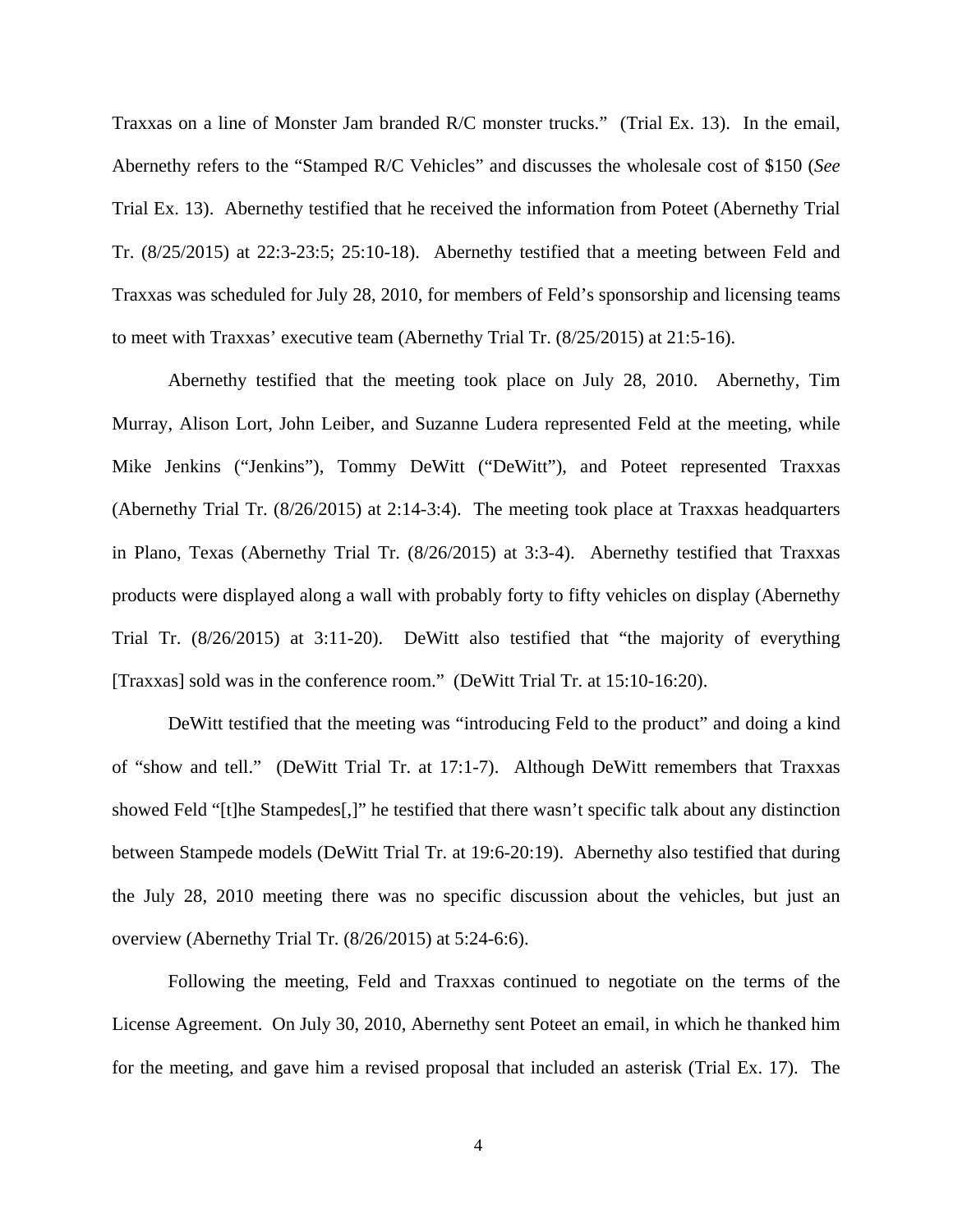asterisk stated, "[t]his sliding scale takes into consideration that Traxxas will be converting the Stamped line of R/C vehicles 100% to Monster Jam branded vehicles. It also takes into consideration that the Stamped line sells 30,000 units per year. If the Stamped line off [sic] R/C vehicles does not sell 30,000 units per year, then we'll need to adjust this sliding scale." (Trial Ex. 17). On August 4, 2010, Poteet responded to Abernethy's email, and in his revised proposal referred to "these Stampedes." (Trial Ex. 19).

 On August 16, 2010, Abernethy sent another revised proposal to Poteet, in which he stated, "This takes into consideration that Traxxas will be converting the Stamped line of R/C vehicles 100% to Monster Jam branded vehicles. It also takes into consideration that the Stamped line sells 30,000 units per year. If the Stamped line off R/C vehicles does not currently sell 30,000 units per year, then we'll need to re-adjust." (Trial Ex. 22). On September 2, 2010, Abernethy sent a revised proposal to Poteet, in which he stated, "[t]he Stamped line of R/C's will be converted to MJ branded vehicles." (Trial Ex. 24). Poteet forwarded the email to Jenkins, and Jenkins told him to "[a]dd Stampede sales in to a total to get to the 30k." (Trial Ex. 25).

 Milo Mattorano ("Mattorano") testified that during the final stages of negotiations, he was the lead negotiator for Traxxas (*See* Mattorano Trial Tr. (8/28/2015) at 26:11-27:15). Between September 21, 2010, through September 24, 2010, Feld and Traxxas sent a proposed License Agreement back-and-forth (*See* Trial Exs. 39, 215, 216, 217, 218, 219).

On October 11, 2010, Traxxas sent Feld a fully executed version of the Monster Jam License Agreement (the "License Agreement) (Tr. Ex. 11). The License Agreement gave Traxxas the right to use certain Intellectual Property of Feld in the marketing and sale of Traxxas's R/C trucks. (Tr. Ex. 11). In return, Feld would be paid a royalty on those sales. (Tr. Ex. 11). Specifically, the Licensing Agreement, in relevant states: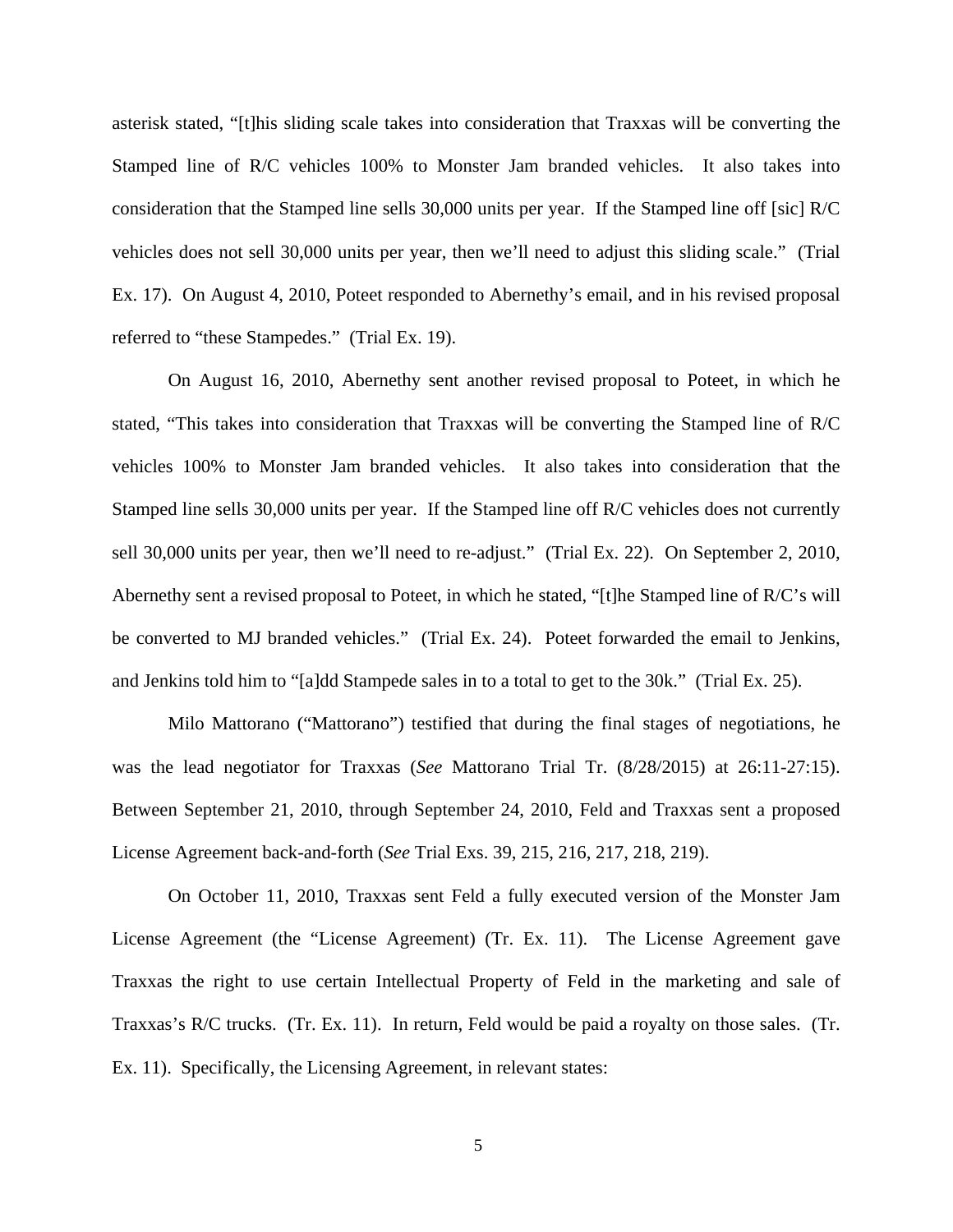5. Royalty Rate: In determining the number of **Licensed Articles** on which Licensor will receive royalties, "**Licensed Articles**" shall be deemed to include **all R/C Vehicle Units and R/C Bodies** manufactured with the Stampede chassis and/or Stampede body, **whether or not branded with the Property or "Stampede."** 

(Tr. Ex. 11 at p. 11 ¶ 5) (emphasis in original). The License Agreement also stated that "Licensed Articles" would be "[h]obby-grade battery-operated remote control operated monster truck vehicles ("**R/C Vehicle Units**") and monster truck vehicle bodies ("**R/C Bodies**") branded with the **Property**. Licensed Articles shall include a minimum of four (4) different monster truck molds of **R/C Bodies** each year, for each year during the Term other than 2010." (Tr. Ex. 11 at p. 11 at ¶ 2) (emphasis in original). It also contained a clause that stated that "**R/C Vehicle Units** must maintain a minimum wholesale cost of One Hundred Dollars (\$100.00)." (Tr. Ex. 11 at p. 12 ¶ 14) (emphasis in original).

 Abernethy testified that Feld believed that the Licensing Agreement allowed them to receive royalties on the entire Stampede Lineup (Abernethy Trial Tr. (8/26/2015 at 175:10-25). Mattorano testified that Traxxas believed that the Licensing Agreement only required royalty payments on the Monster Jam models and the Stampede Model 3605/36054 (Mattorano Trial Tr. (8/31/2015) at 3:2-16).

 During the term of the License Agreement, Traxxas sent Feld quarterly royalty payment reports (Mattorano Trial Tr. (8/31/2015) at 2:14-3:16; Trial Ex. 408). Mattorano testified that in January 2014, Douglas Edwards ("Edwards") visited Traxxas' offices to conduct an audit (Mattorano Trial Tr. (8/28/2015) at 9:18-9:25). Abernethy testified that Feld asked for the audit based upon the audit provision language in the License Agreement (Abernethy Trial Tr. (8/26/2015) at 82:19-84:12). Abernethy testified that it was after Edwards conducted his audit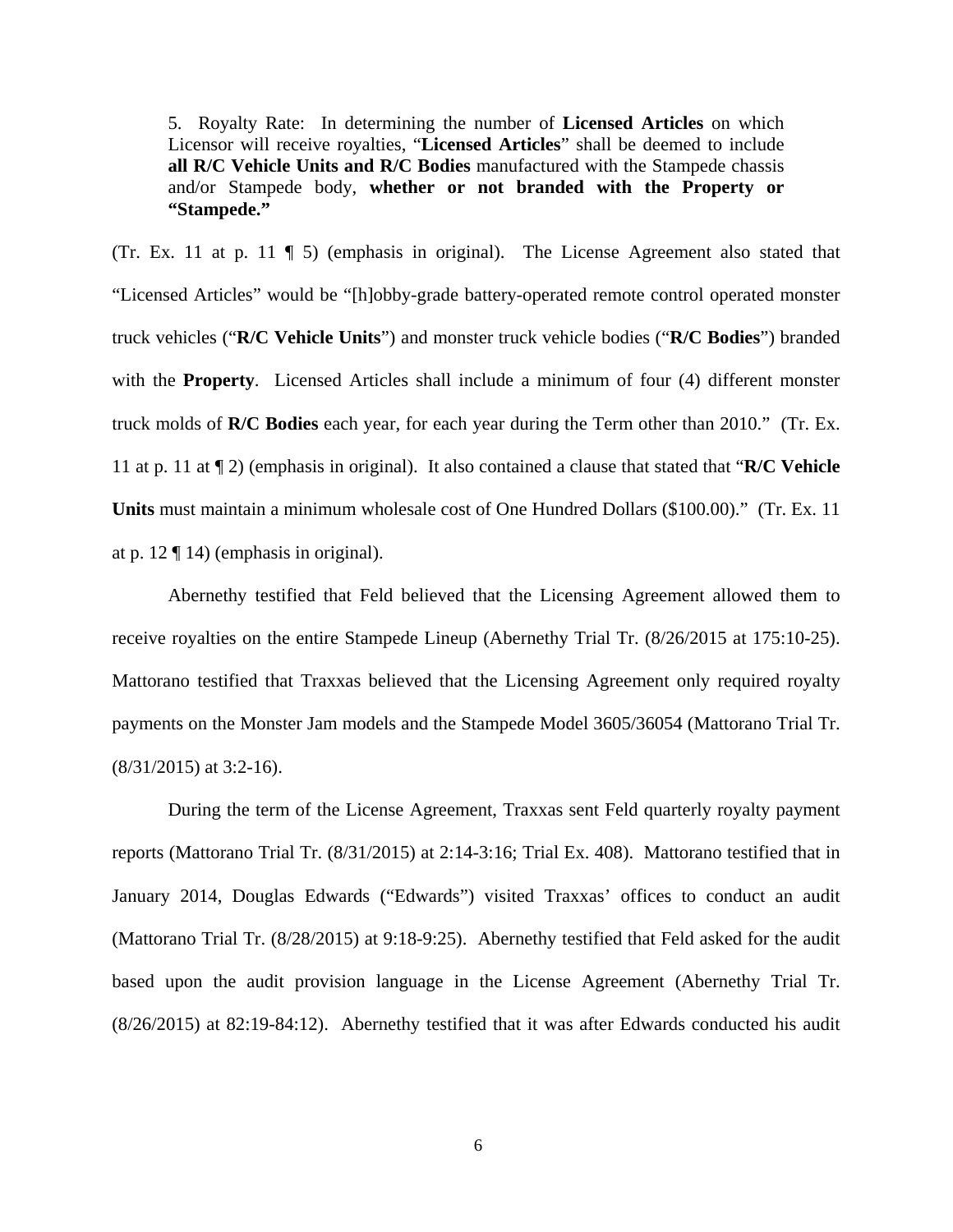that Feld believed Traxxas had not paid Feld its due amount of royalties (Abernethy Trial Tr. (8/26/2015) at 104:11-108:7).

# **LEGAL STANDARD**

"A motion for judgment as a matter of law… in an action tried by jury is a challenge to the legal sufficiency of the evidence supporting the jury's verdict." *Ford v. Cimarron Ins. Co., Inc.*, 230 F.3d 828, 830 (5th Cir. 2000) (quoting *Jones v. Kerrville State Hosp.*, 142 F.3d 263, 265 (5th Cir. 1998) (quoting *Harrington v. Harris*, 118 F.3d 359, 367 (5th Cir. 1997)) (internal citations omitted). Judgment as a matter of law is only appropriate when "a reasonable jury would not have a legally sufficient evidentiary basis to find for the party on that issue." FED. R. CIV. P. 50(a). "If the court does not grant a motion for judgment as a matter of law made under Rule 50(a), the court is considered to have submitted the action to the jury subject to the court's later deciding the legal questions raised by the motion." FED. R. CIV. P. 50(b). Therefore, a movant may file a renewed judgment as a matter of law, which may include an alternative or joint request for a new trial under Rule 59, "[n]o later than 28 days after the entry of judgment." *Id..* "[A] jury verdict must be upheld, and judgment as a matter of law may not be granted, unless 'there is no legally sufficient evidentiary basis for a reasonable jury to find as the jury did.'" *Fractus, S.A. v. Samsung Elec. Co., Ltd.*, 876 F. Supp. 2d 802, 813 (E.D. Tex. 2012) (citing *Hiltgen v. Sumrall*, 47 F.3d 695, 700 (5th Cir. 1995)). The jury's verdict must be supported by "substantial evidence" in support of each element of the claims. *Am. Home Assurance Co. v. United Space All.*, 378 F.3d 482, 487 (5th Cir. 2004).

 "A court reviews all evidence in the record and must draw all reasonable inferences in favor of the nonmoving party; however, a court may not make credibility determinations or weigh the evidence, as those are solely functions of the jury." *Fractus*, 876 F. Supp. 2d at 813;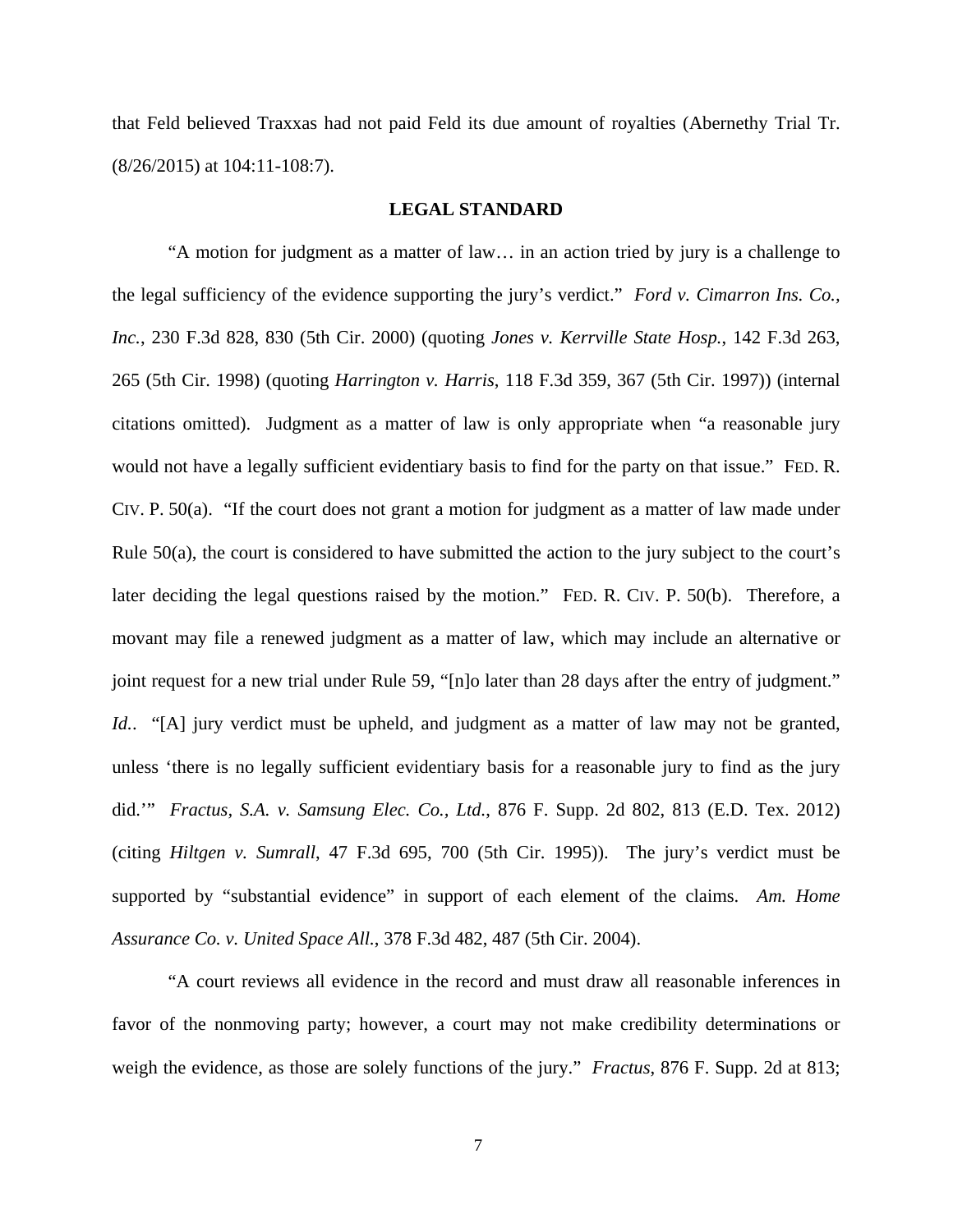*see Reeves v. Sanderson Plumbing Prods., Inc.*, 530 U.S. 133, 150-151 (2000). "The moving party is entitled to judgment as a matter of law, 'only if the evidence points so strongly and so overwhelmingly in favor of the [] moving party that no reasonable juror could return a contrary verdict.'" *SSL Servs., LLC v. Citrix Sys., Inc.*, 940 F. Supp. 2d 480, 486 (E.D. Tex. 2013) (quoting *Porter v. Epps*, 659 F.3d 440, 445 (5th Cir. 2011) (alteration in original, citation omitted)).

 "The court may, on motion, grant a new trial on all or some of the issues[.]" FED. R. CIV. P. 59(a)(1). "[I]f the trial judge is not satisfied with the verdict of a jury, he has the right—and indeed the duty—to set the verdict aside and order a new trial." *Smith v. Transworld Drilling Co.*, 773 F.2d 610, 613 (5th Cir. 1985) (citation omitted). In ruling on a motion for new trial, the jury's verdict may not be lightly set aside. *See Ellis v. Weasler Eng'g, Inc.*, 258 F.3d 326, 343 (5th Cir. 2001) ("[C]ourts 'must attempt to reconcile the jury's findings, by exegesis, if necessary, before we are free to disregard the jury's verdict and remand the case for a new trial.'"). "In considering whether the seemingly inconsistent verdicts may be reconciled, the court must view the evidence in the light most favorable to upholding the jury's decision by a finding of consistency." *Id; see Hiltgen*, 47 F.3d at 701*.* 

A Rule 59(e) motion "calls into question the correctness of a judgment." *Templet v. HydroChem Inc.*, 367 F.3d 473, 478 (5th Cir. 2004) (quoting *In re Transtexas Gas Corp.*, 303 F.3d 571, 581 (5th Cir. 2002)). The Fifth Circuit "has held that such a motion is not the proper vehicle for rehashing evidence, legal theories, or arguments that could have been offered or raised before the entry of judgment." *Id.* at 479 (citing *Simon v. United States*, 891 F.2d 1154, 1159 (5th Cir. 1990)). A motion to alter or amend judgment may be granted on grounds including: (1) an intervening change in controlling law; (2) the availability of new evidence not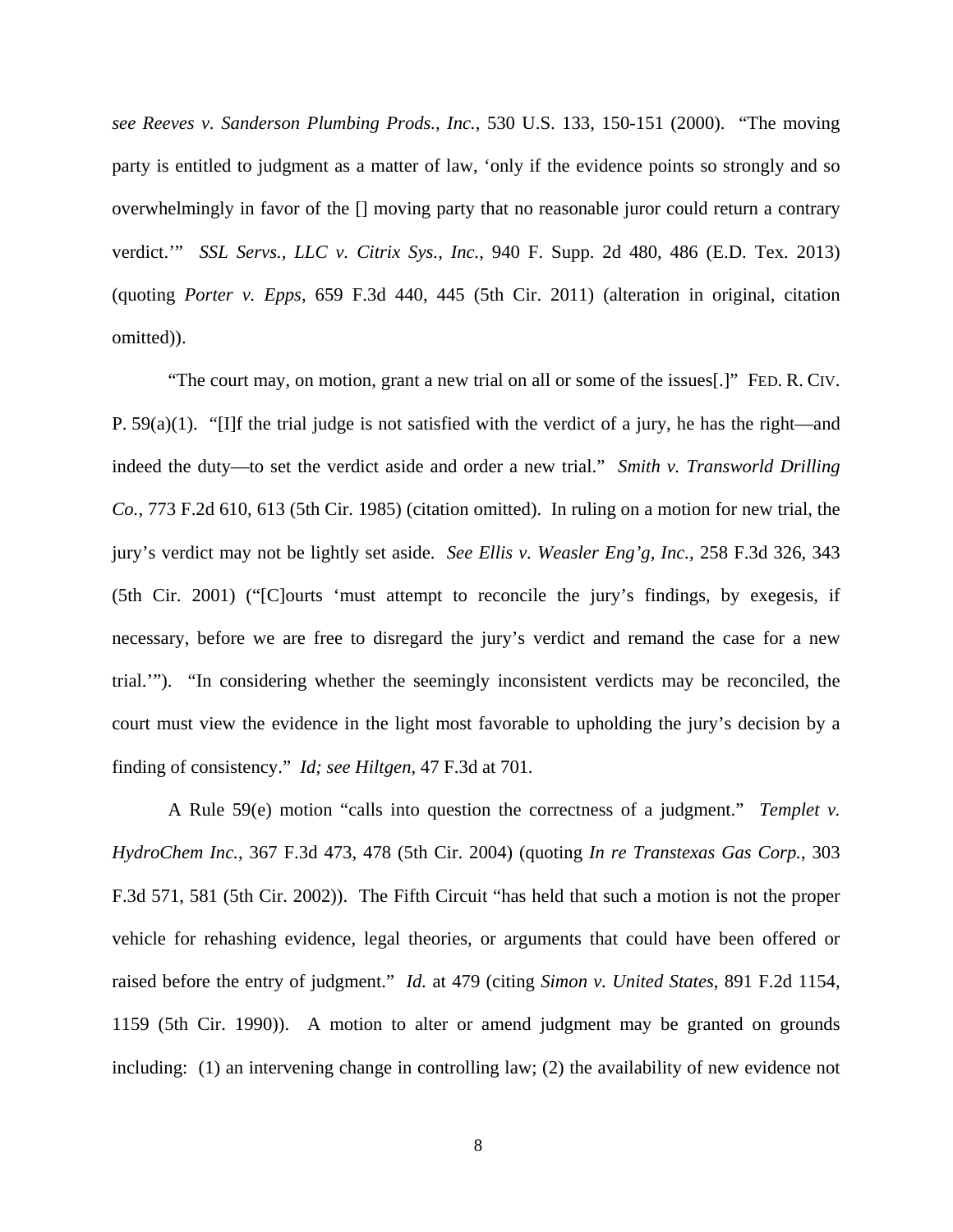previously available; or (3) the need to correct clear error or manifest injustice. *See In re Benjamin Moore & Co.*, 318 F.3d 626, 629 (5th Cir. 2002). Although courts have a great deal of discretion in ruling on a 59(e) motion, it is "an extraordinary remedy that should be used sparingly[.]" *Templet*, 367 F.3d at 479.

# **ANALYSIS<sup>1</sup>**

### *Renewed Motion for Judgment as a Matter of Law*

 Traxxas requests that the Court enter judgment against Feld for the following reasons: (1) Traxxas' subsequent conduct is proof of its intent to include only the Stampede Model 3605/36054 under the License Agreement; (2) there is no evidence that Traxxas intended to include the Stampede 4x4 VXL or Stampede 4x4 under the License Agreement; (3) Feld did not intend to include either the Stampede 4x4 VXL or the Stampede 4x4 under the License Agreement; (4) the jury's award creates an improper windfall; (5) the royalty rate clause is triggered by the manufacturing process not the brand; and (6) there is no evidence that Abernethy's use of "Stamped line" meant the "Stampede line." (*See Dkt.* #168).<sup>2</sup>

<sup>&</sup>lt;sup>1</sup> As a preliminary matter, the parties agree that New York law controls this diversity action under the terms of the License Agreement. "When the laws of two or more states may apply to the various claims in a federal diversity action, the court must apply the choice of law rules of the forum state." *Quicksilver Res., Inc. v. Eagle Drilling, LLC*, 792 F. Supp. 2d 948, 951 (S.D. Tex. 2011) (citing *Mayo v. Hartford Life Ins. Co.*, 354 F.3d 400, 403 (5th Cir. 2004)). Therefore, Texas choice of law rules determine which law applies to each claim in the present case.

Generally, Texas law gives effect to contractual choice of law provisions. *Quicksilver Res., Inc.*, 792 F. Supp. 2d at 951; *see Caton v. Leach Corp.*, 896 F.2d 939, 942 (5th Cir. 1990); Restatement (Second) of Conflict of Laws § 187 (1971). Therefore, based upon the language of the License Agreement, the Court will apply New York law when determining Traxxas' Renewed Judgment as a Matter of Law Motion, its Motion for New Trial, and its Motion to Amend/Modify the Judgment (Trial Ex. 11 at p.  $10 \sqrt{25}$ ).

<sup>2</sup> Traxxas cites to *Kevin M. Ehringer Enterprises, Inc. v. McData Services Corp.*, 646 F.3d 321 (5th Cir. 2011), for the proposition that judgment as a matter law should be granted in favor of Traxxas. 646 F.3d at 327 n. 3. However, the Court finds that this case does not support Traxxas' contention for the following reasons: (1) the case involves a fraudulent inducement claim under Texas law, whereas this case involves a breach of contract case under New York law; (2) the fraudulent inducement case considered whether evidence of intent to perform the contract was provided during trial, which is completely unrelated to the present case. Additionally, Traxxas cites to *Catlin Specialty Insurance Co. v. QA3 Financial Corp.*, 36 F. Supp. 3d 336 (S.D.N.Y. 2014), for the proposition that when a contract is ambiguous, the fact finder must determine the parties' intent. 36 F. Supp. 3d 341-42. In the present case, the jury verdict form specifically asked the jury to determine if Feld proved the parties' intent. (Dkt. #162 at p. 1) (Did Feld Motor Sports, Inc….prove by a preponderance of the evidence, that in addition to Monster Jam products and Stampede Model 3605/36054, the parties intended the License Agreement to include the following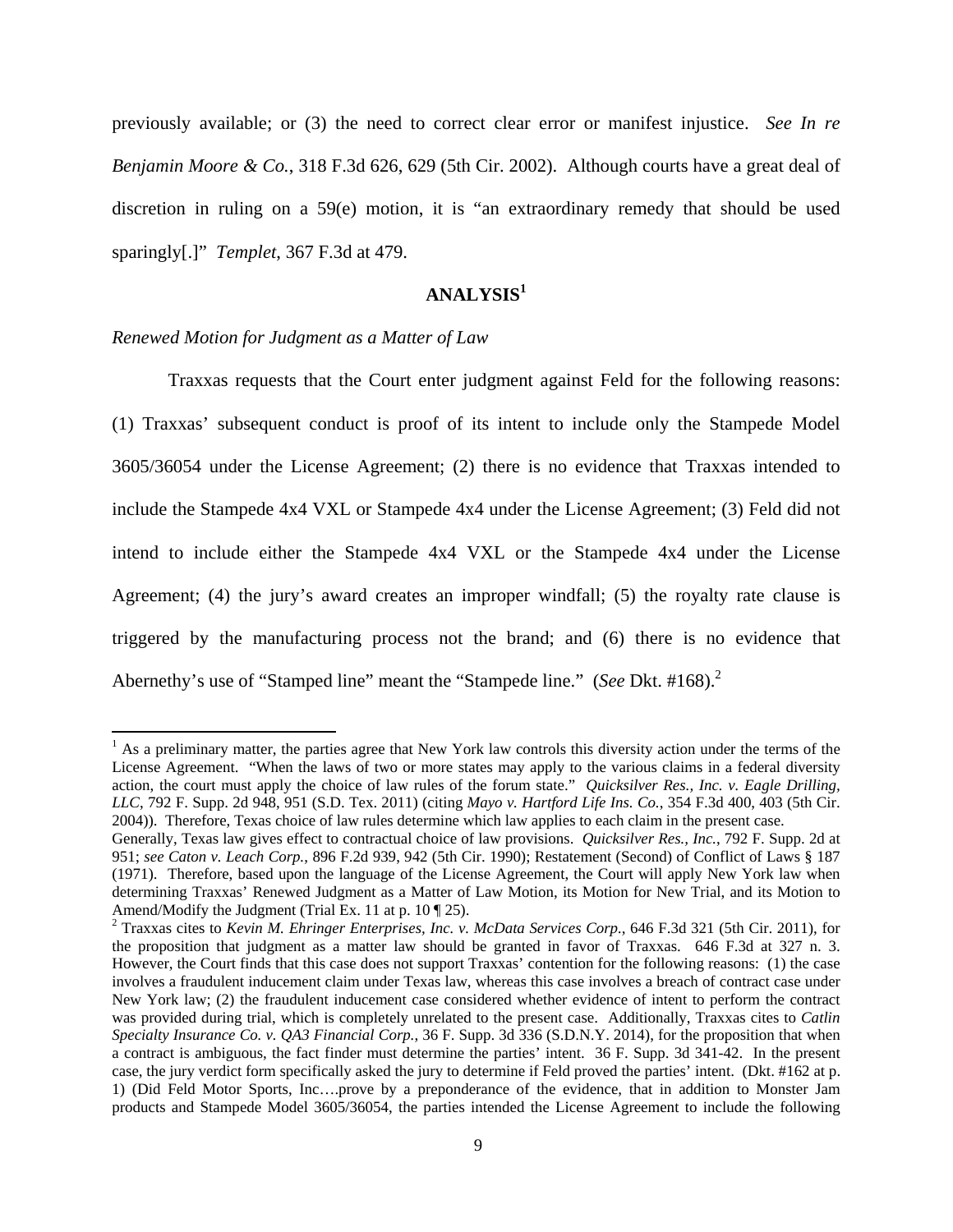### *Jury's Determination of the Parties' Intent of the License Agreement*

 First, Traxxas asserts the following: (1) there is no evidence that Traxxas intended to include the Stampede 4x4 or the Stampede 4x4 VXL in the License Agreement; (2) there is no evidence that Feld intended to include the Stampede 4x4 or the Stampede 4x4 VXL in the License Agreement; (3) Traxxas' subsequent conduct demonstrates its intent to include only the Stampede Model 3605/36054 in the License Agreement; (4) the royalty rate was triggered by the manufacturing process; and (5) Abernethy's use of "Stamped line" is not the "Stampede Lineup." (Dkt. #168). $3$ 

First, Traxxas asserts that there was no evidence presented that Traxxas intended to include the Stampede 4x4 or Stampede 4x4 VXL in the License Agreement. Specifically, Traxxas argues that the Stampede 4x4 VXL was announced to the public on October 21, 2010, almost a month after Traxxas entered into the License Agreement (Dkt. #168 at p. 3). Traxxas also contends that there was no evidence presented that Feld intended to include the Stampede 4x4 or Stampede 4x4 VXL in the License Agreement (Dkt. #168 at pp. 5-6).

<u> Alexandro de la contrada de la contrada de la contrada de la contrada de la contrada de la contrada de la co</u>

(Dkt. #160 at p. 2).

Stampede models when calculating royalties? Answer "Yes" or "No."). To the extent that Traxxas is arguing that the Court erred by not including a contra proferentem instruction, Traxxas did not argue that one was needed at the time of trial or during the jury charge conference. Additionally, the Court finds that based upon the reading of *Catlin Speciality Insurance Co.*, the instruction would not apply in the present case. *See* 36 F. Supp. 3d at 342. ("[C]ontra proferentem did not apply in this case because QA3 was a sophisticated party that negotiated the terms of the insurance policy. Contra proferentem does not apply where contracts are negotiated by sophisticated parties of equal bargaining power." (citations omitted)). In the present case, both Feld and Traxxas were sophisticated parties; therefore, the contra proferentem instruction would not apply.

<sup>&</sup>lt;sup>3</sup> As a preliminary matter, Traxxas argues that "[i]n order to find in favor of [Feld], the jury was required to find that [Feld] proved beyond a preponderance of the evidence that Traxxas and [Feld] intended the License Agreement to not only include the Stampede, but also the Stampede VXL, the Nitro Stampede, the Stampede 4x4 VXL, and the Stampede 4x4." (Dkt. #168 at pp. 1-2). The Court finds that Traxxas misstates Feld's burden of proof. A plaintiff's burden is to prove its case by a preponderance of the evidence, not beyond one. The jury was likewise correctly instructed on Plaintiff's burden by the Court in the Final Jury Charge, which stated the following:

Plaintiff Feld Motor Sports, Inc….has the burden of proving its case by a preponderance of the evidence. To establish by a preponderance of the evidence means to prove something is more likely so than not so. If you find that Feld Motor Sports has failed to prove any element of its claim by a preponderance of the evidence, then it may not recover on that claim.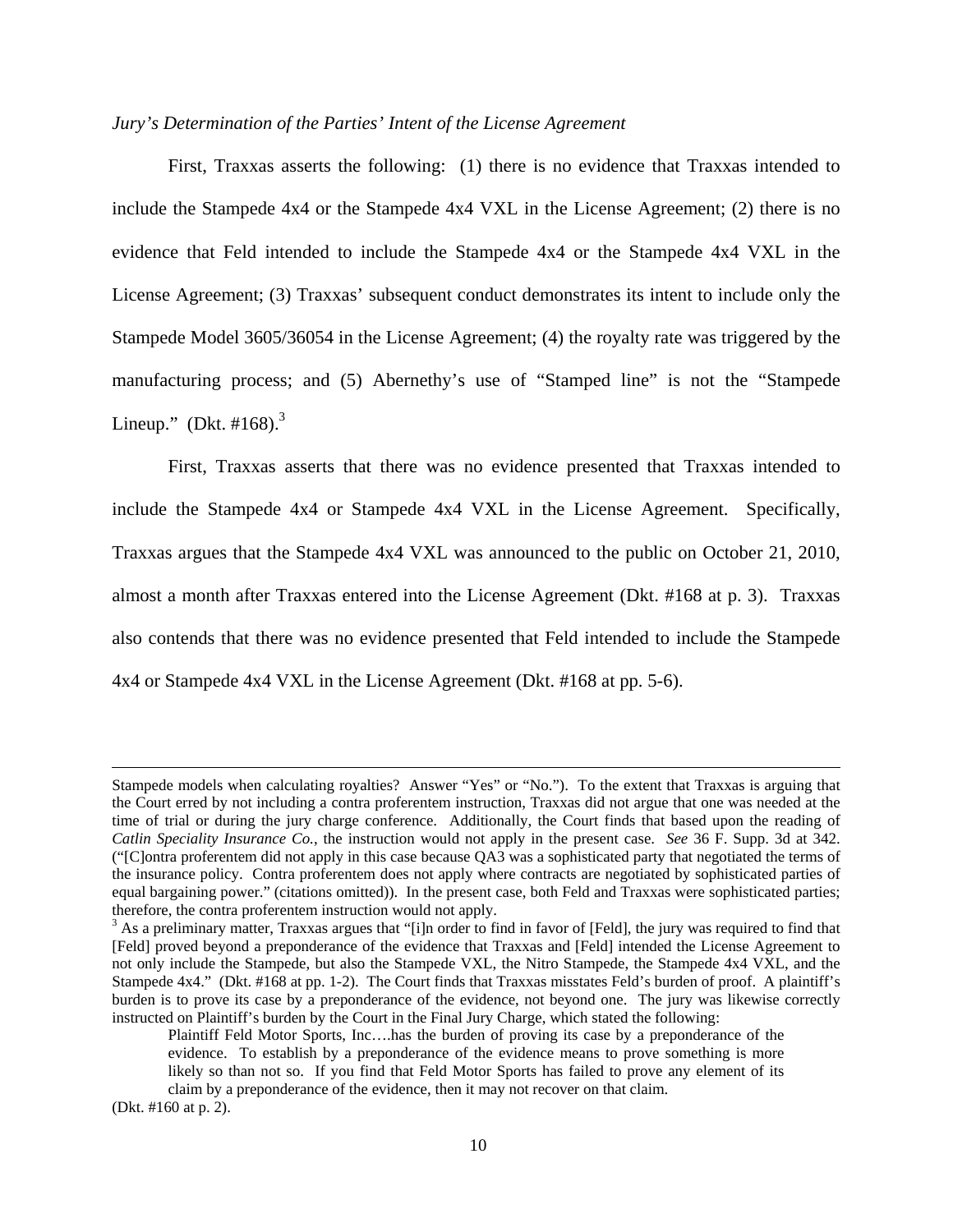Feld asserts that the evidence of the parties' negotiations, as well as the License Agreement itself, demonstrates that the parties' intent was to include the entire Stampede Lineup within the royalty rate calculation, including the Stampede 4x4 and the Stampede 4x4 VXL, which were not in production at the time of entering the License Agreement (*See* Dkt. #173 at pp. 4-6). Feld also asserts that "the jury heard evidence that definitively proved the parties' intent to include every Stampede model when calculating royalties." (Dkt. #173 at p. 2).

 To recover for breach of contract under New York law, a plaintiff must prove (1) the existence of a contract between Plaintiff and Defendant; (2) adequate performance of Plaintiff's obligations; (3) breach of the contract by Defendant; and (4) damages to Plaintiff caused by Defendant's breach. *Casolaro v. Armstrong*, No. 10-CV-4276 (PKC), 2014 WL 7370025, at \*5 (E.D.N.Y. Dec. 29, 2014) ("Casolaro I"); *see Diesel Props S.r.l. v. Greystone Bus. Credit II LLC*, 631 F.3d 42, 52 (2d Cir. 2011); *Casolaro v. Armstrong*, No. 10-cv-4276(DRH)(ETB), 2012 WL 6093778, at \*2 n. 1 (E.D.N.Y. Dec. 7, 2012) ("Casolaro II").

"Under New York law 'the initial interpretation of a contract is a matter of law for the court to decide.' Included in this initial interpretation is the threshold question of whether the terms of the contract are ambiguous." *Maniolos v. United States*, 741 F. Supp. 2d 555, 566 (S.D.N.Y. 2010) (quoting *Alexander & Alexander Serv. Inc. v. These Certain Underwriters at Lloyd's*, 136 F.3d 82, 86 (2d Cir. 1998) (citations omitted); *accord, e.g.*, *W.W.W. Assoc., Inc. v. Giancontieri*, 566 N.E.2d 639, 642 (N.Y. 1990) ("Whether or not a writing is ambiguous is a question of law to be resolved by the courts."); *Sutton v. E. River Sav. Bank*, 435 N.E.2d 1075, 1077 (N.Y. 1982) ("the threshold decision on whether a writing is ambiguous is the exclusive province of the court."). Therefore, "[i]n reviewing a written contract, a trial court's primary objective is to give effect to the intent of parties as revealed by the language they chose to use."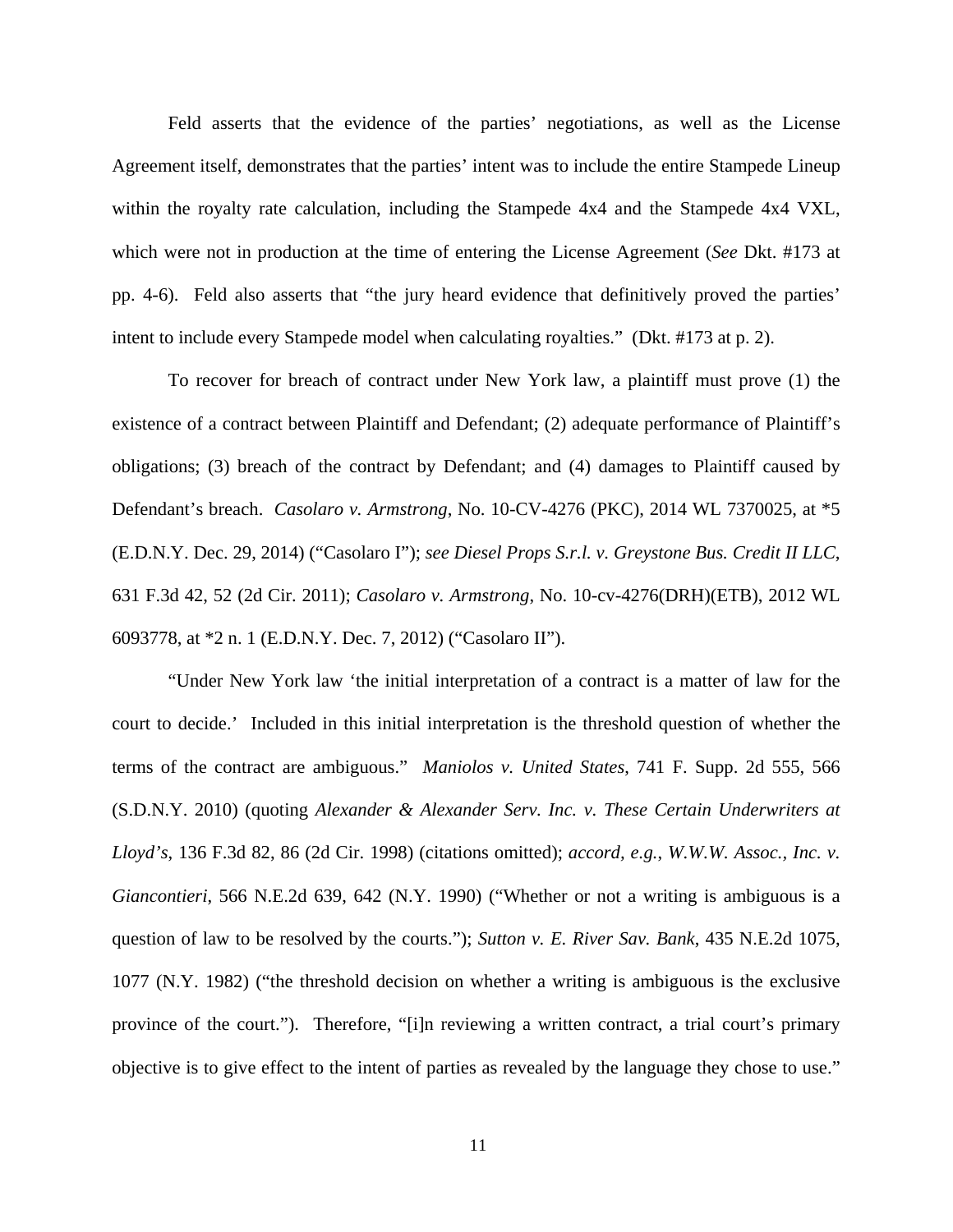*Casolaro I*, 2014 WL 7370025, at \*5 (quoting *Seiden Assoc., Inc. v. ANC Holdings, Inc.*, 959 F.2d 425, 428 (2d Cir. 1992) (citing *Slatt v. Slatt*, 477 N.E.2d 1099, 1100 (N.Y. 1985)). Therefore, under New York law, "the Court must first determine whether the language of the written contract is clear or ambiguous." *Id.*; *see Seiden Assoc., Inc.*, 989 F.2d at 429; *see also JA Apparel Corp. v. Abboud*, 568 F.3d 390, 396 (2d Cir. 2009) ("the question of whether a written contract is ambiguous is a question of law for the court.").

"The cardinal principal for the construction and interpretation of [ ] contracts…is that the intentions of the parties should control." *SR Int'l Bus. Ins. Co., Ltd. v. World Trade Ctr. Prop., LLC*, 467 F.3d 107, 125 (2d Cir. 2006) (quoting *Newmont Mines Ltd. v. Hanover Ins. Co.*, 784 F.2d 127, 135 (2d Cir. 1986)). "Under New York law, '[w]hen the intent of the parties can fairly be gleaned from the face of the instrument, the plain words of the contract govern, and matters extrinsic to the agreement may not be considered.'" *In re Holocaust Victim Assets Litig.*, 256 F. Supp. 2d 150, 153 (E.D.N.Y. 2003) (quoting *RJE Corp. v. Northville Indus. Corp.*, 198 F. Supp. 2d 249, 262 (E.D.N.Y. 2002) (internal quotation marks omitted)). However, if the contract's language is "susceptible to differing interpretations, each of which may be said to be as reasonable as another…the meaning of the words becomes an issue of fact[.]" *Casolaro I*, 2014 WL 7370025, at \*5 (quoting *Seiden Assocs.*, 959 F.2d at 428 (citations omitted)); *see In re Holocaust Victim Assets Litig.*, 256 F. Supp. 2d at 153 ("A contract is ambiguous where its terms suggest more than one meaning when viewed objectively by a reasonably knowledgeable person who has examined the context of the entire integrated agreement.") (citations omitted).

To resolve an ambiguity, the Court considers extrinsic evidence to determine the parties' intent. *Casolaro I*, 2014 WL 7370025, at \*7; *see JA Apparel Corp.*, 568 F.3d at 397 ("[W]here the contract language creates ambiguity, extrinsic evidence as to the parties' intent may properly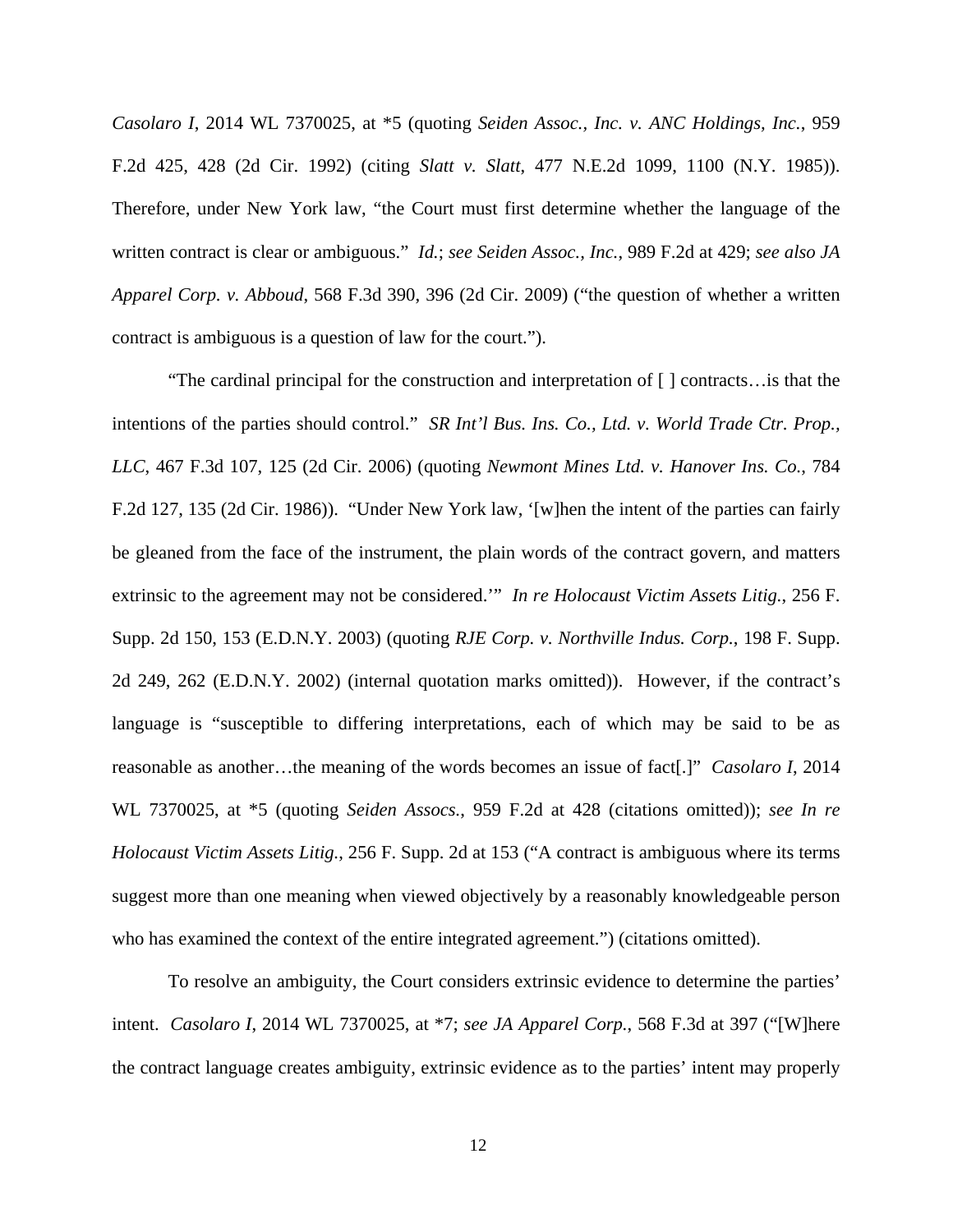be considered."). "Where there is such extrinsic evidence, the meaning of an ambiguous contract is a question of fact for the factfinder." *JA Apparel Corp.*, 568 F.3d at 397. "Courts have considered testimony offered by the parties, the parties' course of conduct and dealing, and postcontract conduct to determine the parties' intent." *Casolaro I*, 2014 WL 7370025, at \*7; *see Diesel Props. S.r.l.*, 631 F.3d at 51 (stating factfinder may consider party testimony); *CDR-Wantagh, Inc. v. Shell Oil Co.*, No. 07-CV-4497, 2011 WL 6371582, at \*10 (E.D.N.Y. Dec. 20, 2011) ("To determine intent, the court should look to the contract as a whole and the parties' conduct, as well as any evidence of surrounding facts and relevant circumstances, industry custom and practice, and course of dealing.")(citation omitted).

As a preliminary matter, the Court has found the License Agreement to be ambiguous, and thus, the meaning of the License Agreement is a question for the trier of fact. *See JA Apparel Corp.*, 568 F.3d at 397; *see also* Dkt. #160 at pp. 6-7; Dkt. #118 at p. 4). At trial, Abernethy and DeWitt<sup>4</sup>, who were negotiators for Feld and Traxxas, testified that the companies' relationship was designed to increase sales of the Stampede brand, not one individual model (DeWitt Trial Tr. at 94:11-18; Abernethy Trial Tr. (8/26/2015) at 5:19-6:4). Abernethy testified that he intended all models to be included because "a Stampede is a Stampede is a Stampede." (Abernethy Trial Tr. (8/26/2015) at 157:3-5; *see* Abernethy Trial Tr. (8/26/2015) at 39:4 ("Stampede is anything that's branded as Stampede."); 156:19-20 ("I didn't know to distinguish each one as individual vehicles."). DeWitt testified that the Traxxas negotiators were "talking about the Stampede line" and "none of us [referring to Jenkins, Mattorano, Poteet, and DeWitt]

<sup>&</sup>lt;sup>4</sup> In its motion, Traxxas describes DeWitt as "a disgruntled, former Traxxas employee who admittedly hates Traxxas and its leadership." (Dkt. #168 at p. 3). However, the Court finds that Traxxas' characterization of DeWitt is irrelevant to its judgment as a matter of law motion because the jury, not the Court, determines credibility of the witnesses, and the weight to give DeWitt's testimony. *See Fractus, S.A.*, 876 F. Supp. 2d at 813 ("A court reviews all evidence in the record and must draw all reasonable inferences in favor of the nonmoving party; however, a court may not make credibility determinations or weigh the evidence, as those are solely functions of the jury.").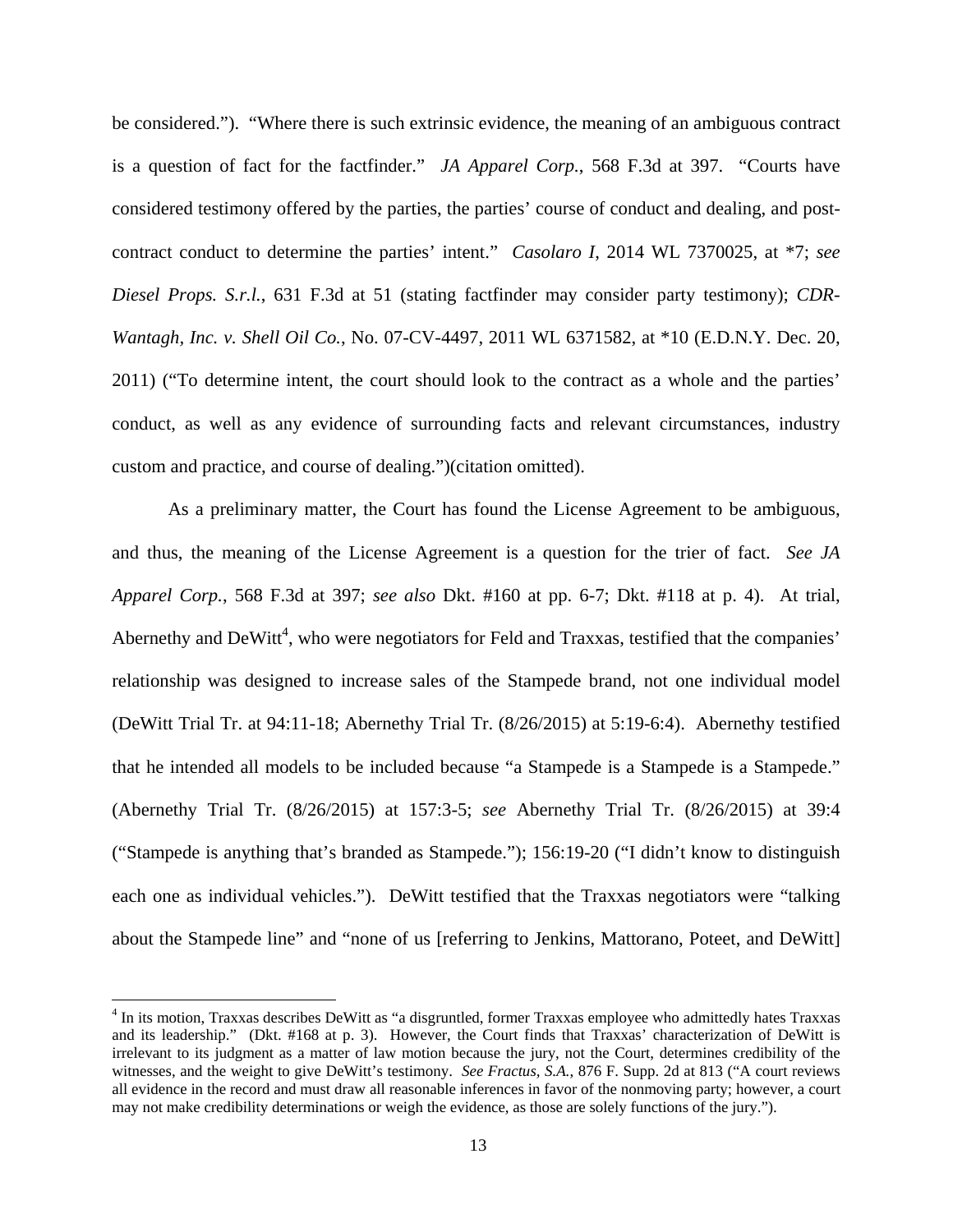that I recall ever spoke of any of the breakdowns of the vehicle." (DeWitt Trial Tr. at 97:11-21). Additionally, Jenkins<sup>5</sup> testified that through its relationship with Feld, Traxxas was hoping to be able to sell more of its product, not just a particular model (Jenkins Trial Tr. at 52:16-25).

Additionally, the trial record is replete with voluminous testimony and evidence that the parties intended to include the entire Stampede Lineup within the License Agreement. For example, the parties' discussions indicated that they were negotiating over an entire brand, not a specific model. During negotiations, Abernethy repeatedly referred to the "Stamped line."<sup>6</sup> (Trial Ex. 22) ("This takes into consideration that Traxxas will be converting the Stamped line of R/C vehicles 100% to Monster Jam branded vehicles….If the Stamped line off [sic] R/C vehicles does not currently sell 30,000 units per year, then we'll need to re-adjust."); (Trial Ex. 24) ("The Stamped line of R/C's will be converted to MJ branded vehicles."); (Trial Exs. 18, 25).<sup>7</sup> Traxxas did not dispute this description. (*See* Abernethy Trial Tr. (8/26/2015) at 39:11-14 ("[Q.] Had you heard anything from Traxxas that had walked that [Abernethy's reference to Stampede line] back and said we're not talking about a Stampede line anymore? A. No, never."); *see also* Trial

<sup>&</sup>lt;sup>5</sup> In its reply brief, Traxxas argues that Jenkins did not participate in any negotiations over the terms after July 28, 2010; however, Mattorano testified that prior to his involvement Jenkins was the "ultimate decision maker[,]" and even when Mattorano was serving as the primary negotiator he "kept [Poteet and Jenkins] informed and discussed different changes with them to [the] agreement." (Mattorano Trial Tr. (8/28/2015) at 26:24-27:12). Therefore, the Court finds that Jenkins' testimony is relevant as to Traxxas' intent when negotiating over the License Agreement.

<sup>&</sup>lt;sup>6</sup> Traxxas asserts in its motion that the "Stamped line" does not necessarily refer to the Stampede Lineup because "there is no evidence in the record that Abernathy [sic] understood that phrase to include the Stampede Lineup, or that he communicated that intent to Traxxas." (Dkt. #168 at pp. 7-8). During his testimony, Abernethy stated that the word "Stamped" in his email exhanges with Traxxas meant "Stampede." (Abernethy Trial Tr. (8/25/2015) at 16:8-12). As Traxxas did not object or present evidence to the contrary, the Court finds that the "Stamped line" was the same as the Stampede Lineup.

 $<sup>7</sup>$  In its motion, Traxxas asserts that Feld "cannot bootstrap prior negotiations (i.e. Mr. Abernethy's unwitting use of</sup> 'Stamped line') that are inconsistent with express provisions of the License Agreement ('the Stampede'), even under an ambiguity analysis." (Dkt. #168 at p. 8). Traxxas cites to *Golden Pacific Bancorp v. F.D.I.C.*, 273 F.3d 509, 517 (2d Cir. 2001), for the proposition that parol evidence is not admissible when inconsistent with express contract provisions (Dkt. #168 at p. 8 n. 33). At trial, Traxxas did not object on this ground to the emails that Feld introduced, which included evidence of the Stampede Lineup and other evidence. Additionally, the Court finds that *Golden Pacific Bancorp* is inapplicable to the present case. Feld's evidence regarding prior negotiations, including Mr. Abernethy's use of "Stamped line," is not inconsistent with the express contract provisions, as the Court found the contract was ambiguous, and the jury was charged with determining whether the License Agreement included the Stampede Lineup or only the Stampede Model 3605/36054 (*See* Dkt. #160 at pp. 6-7).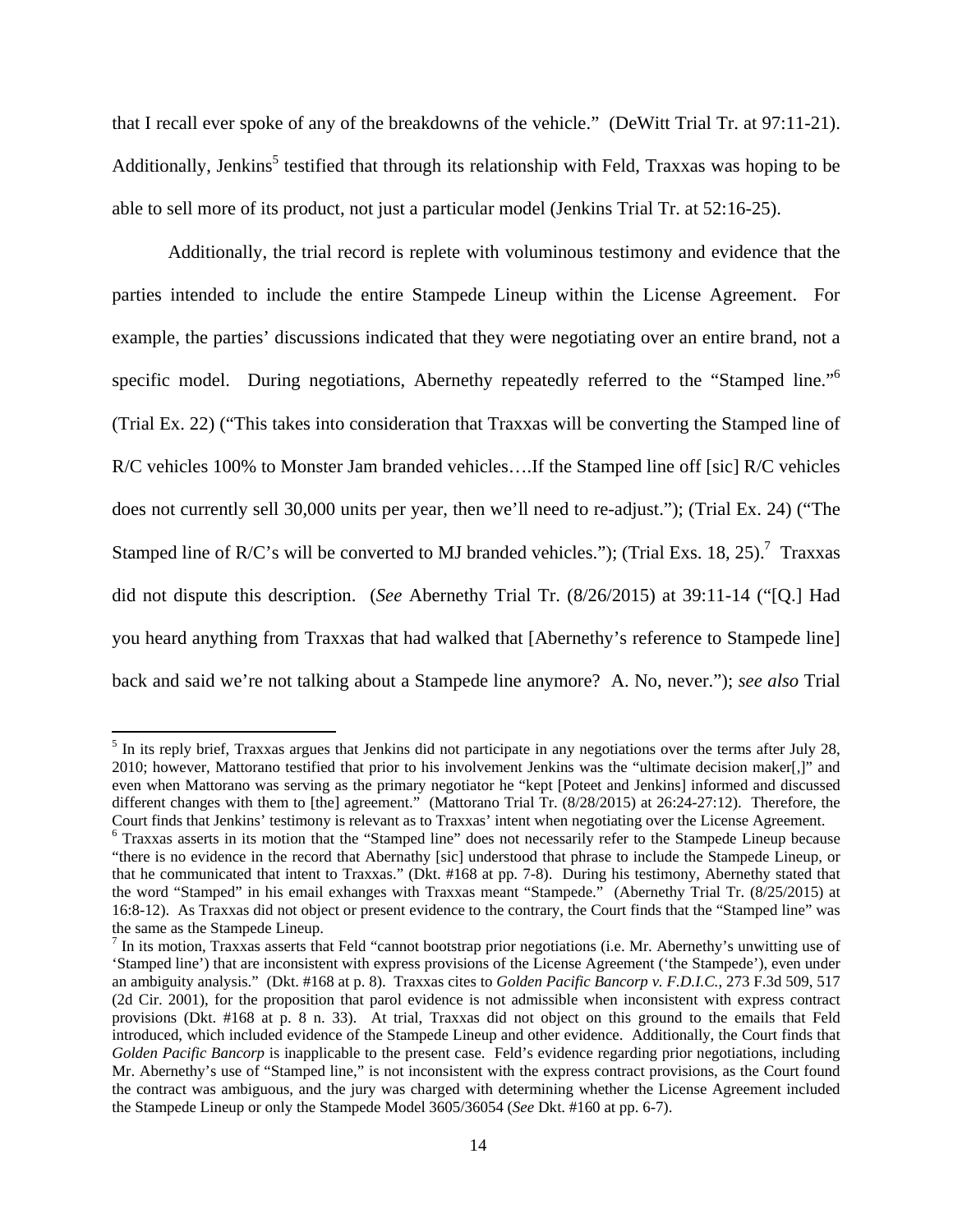Ex. 25 (Abernethy refers to "Stamped line" in email to Poteet, Poteet forwards email to Jenkins, Jenkins responds, "[a]dd Stampede sales in to a total to get to the 30k[,]" but does not address Abernethy's use of "Stamped line."). Poteet also referred to "these Stampedes" in an email conversation to Abernethy during negotiations for the License Agreements (*See* Trial Ex. 19 at p. 1) ("Hobby products? Well, we didn't design for high licensing costs. Selling more units doesn't help much if we can't maintain the tiny bit of profitability we have left on these Stampedes."). Jenkins also testified that the "Stampede line" would include each Stampede model (*See* Jenkins Trial Tr. at 53:6-16 ("Q. And I think with respect to the Stampede, there's a line of Stampede vehicles, right? A. Yes. Q. And that line, that includes…the Stampede, there's a brushless Stampede, there's a 4x4 brushless Stampede, a Nitro Stampede and a Stampede 4x4[?]…A. Currently, yes."); *see also* Jenkins Trial Tr. at 65:6-15 ("Q. Will you turn to Exhibit 249…[D]o you have an understanding of what's being represented in the row labels across the top where it says Stampede, VXL, Nitro, 4x4 VXL, 4x4 brushed and total? A. Yes, this our line of Stampedes."); Jenkins Trial Tr. at 74:11-16 ("Q. When you created this…Stampede 4x4 VXL, you called that a Stampede, right? A. We called it a Stampede 4x4 VXL, yes. Q. You put it in the Stampede line of vehicles? A. Yes, it's in the Stampede line of vehicles.")).

Traxxas also contends that Feld's "lack of intent to include the Stampede Lineup is conclusively evidenced by the absence of 'Stampede line' or 'Stampede lineup' in any version of the draft License Agreement, or Mr. Abernethy's internal discussions within [Feld] after September 2, 2010." (Dkt. #168 at p. 8). During the course of negotiating the License Agreement, the parties exchanged multiple drafts; however, neither Feld nor Traxxas ever modified the language "whether or not branded with the Property or 'Stampede.'" (*See* Trial Ex.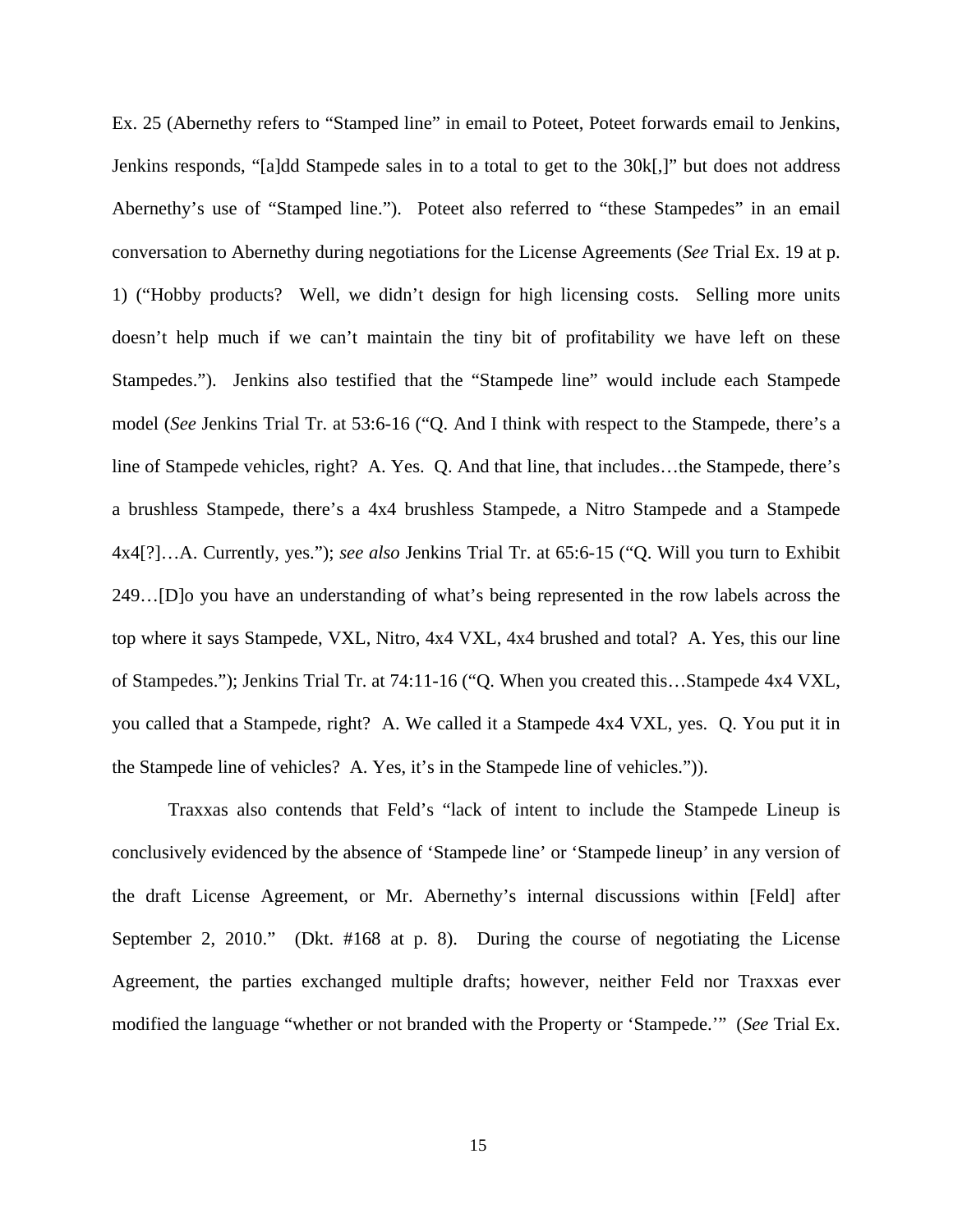11 at p. 11 [ 5); Trial Exs. 39, 215, 216, 217, 218, 219).<sup>8</sup> Additionally, Mattorano, who drafted the License Agreement for Traxxas and was considered the "legal eyes<sup>9</sup>," insisted that Feld add paragraph 13(h) to the License Agreement, which allowed Traxxas to terminate the License Agreement if "total sales of the Stampede-branded R/C Vehicle Units do not meet or exceed 30,000 units in any one year." (Trial Ex. 11 at p. 7 ¶ 13(h); *see* Trial Ex. 217 at p. 2 ("I [Mattorano] added a provision whereby we can cancel the contract. Here is why. The business purpose of this relationship is that your IP will provide incremental sales. If these incremental sales do not occur we should have the right to cancel or get out of a failed relationship."); *see also* Abernethy Trial Tr. (8/26/2015) at 46:16-48:1) ("What Mr. Mattorano is asking for is some termination language that could go into the agreement in the event that the sales from this relationship did not surpass 30,000 units."). Additionally, when devising the royalty calculation, Jenkins told Poteet to "[a]dd Stampede sales in a total to get to the 30k," and Traxxas' sales records demonstrate that "Stampede sales" refer to all Stampede models together (Trial Exs. 25, 249; Jenkins Tr. Transcript at 65:6-66:4). Additionally, Jenkins testified that nothing in the parties' negotiations or the License Agreement would explicitly limit royalties to Stampede Model 3605/36054 only (Jenkins Trial Tr. at 92:14-22).

 The testimony also proved that the parties' intention when using broad and inclusive language in the royalty provision was to protect Feld, and that the royalty provision would include any additional Stampede models, like the Stampede 4x4 VXL and Stampede 4x4

<sup>&</sup>lt;sup>8</sup> Traxxas asserts that Feld "abandon[ed] any pretense of payment on the 'Stamped[e] line'" because its attorney and a drafter of the License Agreement, Emily Roisman, used the phrase "manufactured with the Stampede chassis and/or Stampede body" (Dkt. #168 at p. 8). The Court finds that Traxxas is only using Ms. Roisman's position within Feld at the time of License Agreement to further buttress its argument that the License Agreement only included the Stampede Model 3605/36054. However, to the extent that Traxxas is asserting that Ms. Roisman should have testified, the Court finds that to be irrelevant to its determination of Traxxas' motion for judgment as a matter of law. *See Paez v. Gelboym*, 578 F. App'x 407, 408 n. 1 (5th Cir. 2015) (per curiam) ("We do not consider evidence that was not present to the jury.").

<sup>9</sup> *See* DeWitt Trial Tr. at 49:19-51:4; *see also* Jenkins Trial Tr. at 76:9-18.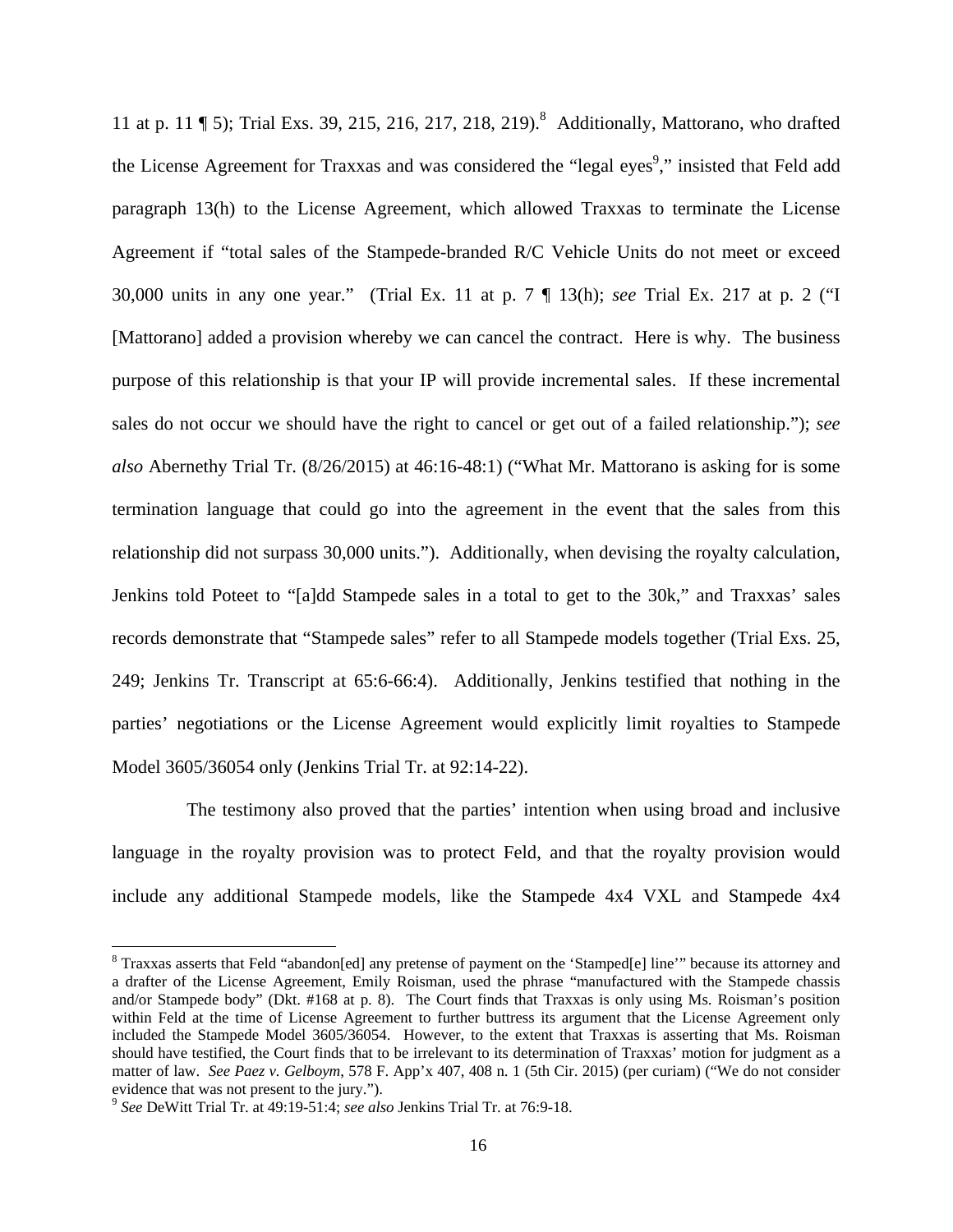introduced by Traxxas after the License Agreement was signed (Abernethy Trial Tr. (8/26/2015) at 66:2-15) (testifying that a new Stampede model released after the License Agreement was signed would be included in the royalty calculation.). Jenkins also testified that the License Agreement

protects [Feld] from us…giving them potentially an old chassis design that's been around since 1994, and us…being sneaky, coming out with a Stampede 2 chassis design and putting our Stampede body on that and saying, here's the new Stampede. And had we have done something like that…then…that's protection for that so that those would be counted as well. That would then capture, you know, maybe it didn't have a Stampede chassis. Maybe it had this new Stampede II chassis, but if it had the Stampede body that we wanted to carry that identity forward. And that was my interpretation of that language.

(Dkt. #173, Exhibit D at 219:3-219:19; *see* Jenkins Trial Tr. at 82:11 (Deposition testimony was played)).<sup>10</sup> During the term of the License Agreement, Traxxas released two new models to the Stampede Lineup—the Stampede 4x4 and the Stampede 4x4 VXL. Although Dewitt testified that he did not intend to include the Stampede 4x4 VXL or Stampede 4x4 under the License Agreement, he testified that Traxxas did not differentiate between the vehicles in its negotiations with Feld. (*See* DeWitt Trial Tr. at 135:14-136:22).

Traxxas also asserts that it lacked the intent to include the entire Stampede Lineup in the Licensing Agreement (Dkt. #168 at p. 3). Feld asserts that Traxxas cannot rely upon its own intent because there is overwhelming evidence that it never communicated any such intent to Feld, and New York case law states that uncommunicated subjective intent cannot supply a contract's meaning (Dkt. #173 at p. 7). Feld argues that "[t]he testimony proved that Traxxas never expressed any intention to exclude any of the Stampede models from the royalty

 $10$  The jury was able to consider this testimony for its substance as a statement of a party opponent under Federal Rule of Evidence  $801(d)(2)$ , and also as a prior inconsistent statement under Federal Rule of Evidence  $801(d)(1)$ , as Jenkins initially tried to backtrack from the sworn deposition statement during trial.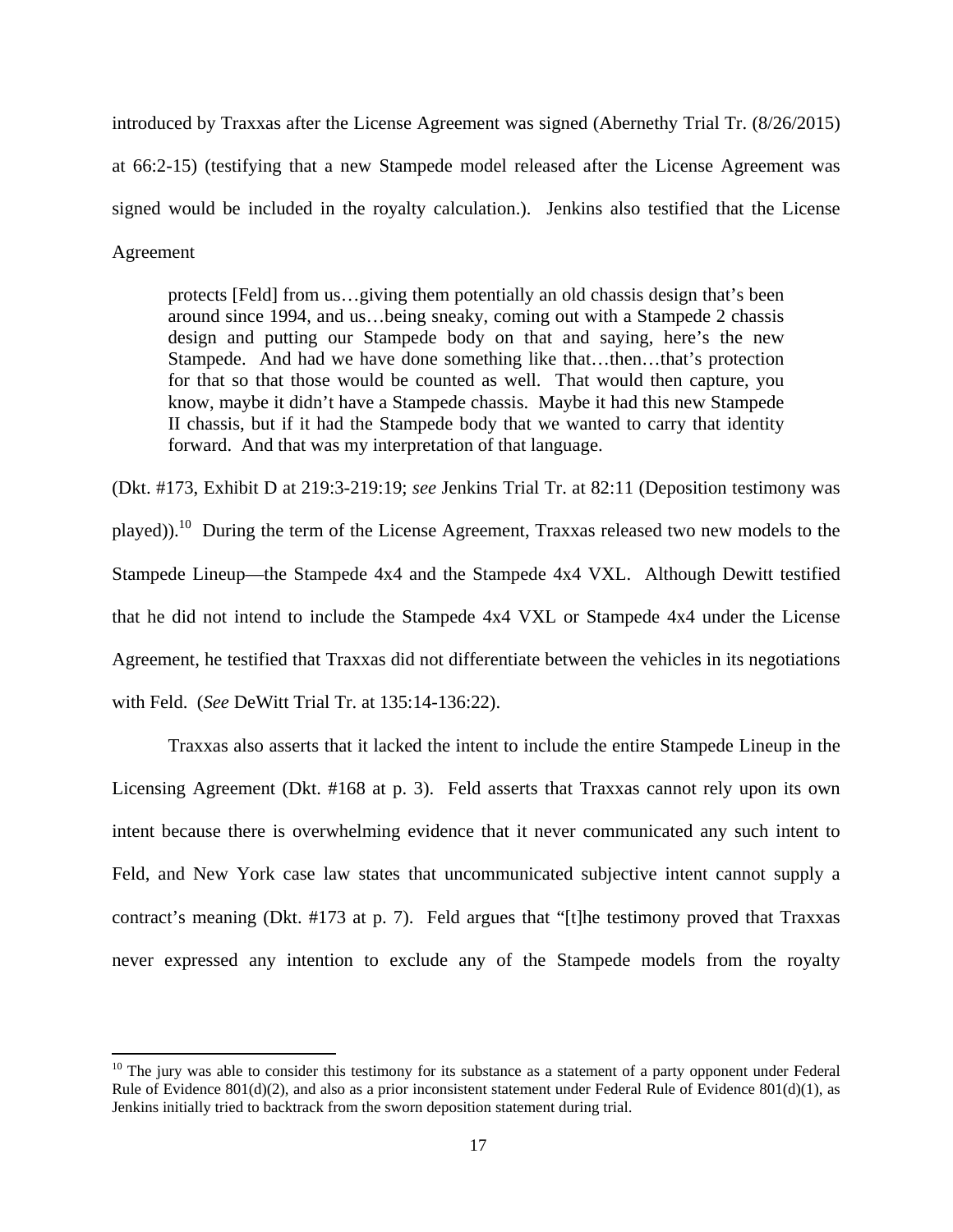calculation, and that even if Traxxas possessed such intent, [Feld] never knew it." (Dkt. 173 at p. 7).

To determine the parties' intent, courts look to "the objective manifestations of the intent of the parties as gathered by their expressed words and deeds." *SR Int'l Bus. Ins. Co., Ltd.*, 467F.3d at 125 (quoting *Brown Bros. Elec. Contractors, Inc. v. Beam Constr. Corp.*, 361 N.E.2d 999, 1001 (N.Y. 1977)). "The parties' communicated expressions are interpreted objectively to give effect to the 'reasonable expectations' of the parties, not necessarily their actual expectations." *SR Int'l Bus. Ins. Co., Ltd.*, 467 F.3d at 125 (quoting *Brown Bros. Elec. Contractors, Inc.*, 361 N.E.2d at 1001); *see also Mencher v. Weiss*, 114 N.E.2d 177, 181 (N.Y. 1953)). A party's uncommunicated subjective intent, however, cannot supply the ultimate meaning of an ambiguous contract. *SR Int'l Bus. Ins. Co., Ltd.*, 467 F.3d at 125. But "a party's subjective understanding, while not controlling, may shed light on the state of [the] negotiations and could bear on [a] party's objective actions." *Id.*

The testimony proved that Traxxas never expressed any intention to exclude any of the Stampede models from the royalty calculation to Feld during negotiations. (*See* Abernethy Trial Tr. (8/26/15) at 55:6-14 ("[Q.] [W]ere [you] ever told from Traxxas that they wanted to…exclude any Stampede models from the royalty rate calculation? A. They did not.")). Abernethy testified that at the time of entering the License Agreement in September 2010, he knew of "Stampede," but he did not know the specific Stampede models, including the 3605/36054 (Abernethy Trial Tr. (8/26/2015) at 219:15-220:5; 222:4-223:8). Additionally, Abernethy testified that if he had known about the model qualifiers, such as VXL, Nitro, or 4x4, he would have considered them included within the License Agreement as it was written (Abernethy Trial Tr. (8/26/2015) at 222:24-223:8). Abernethy also testified that Feld was never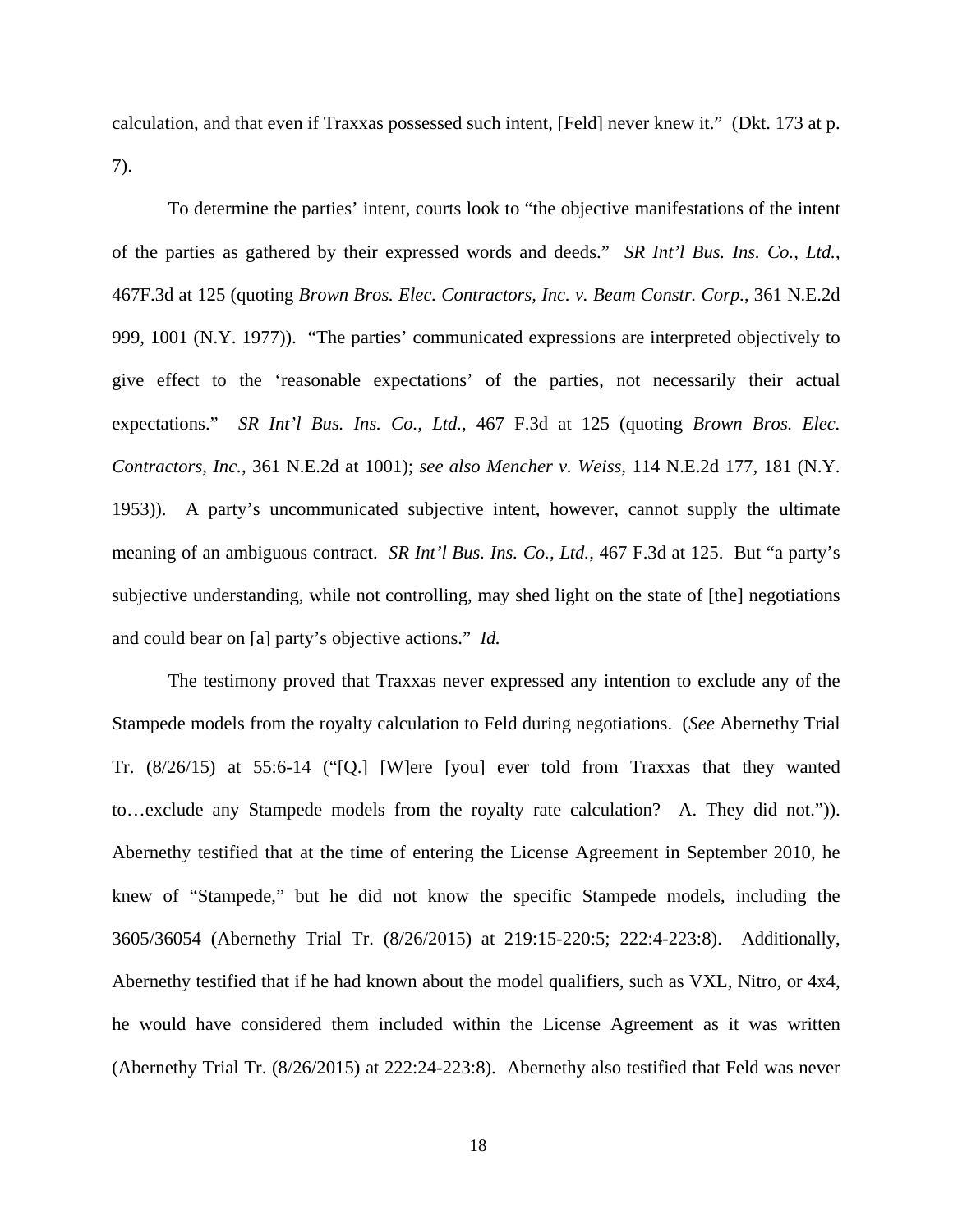informed of Traxxas' limited meaning of the term "Stampede." (Abernethy Trial Tr. (8/26/2015) at 3:13-7:9). DeWitt confirmed that he never told Feld that "Stampede" referred to only Stampede Model 3605/36054. (DeWitt Trial Tr. at 38:3-18). Additionally, Jenkins saw Abernethy's references to the "Stamped[e] line," and never corrected them (*See* Trial Ex. 25).

Additionally, even if Traxxas possessed the intent to only include the Stampede Model 3605/36054, Feld never knew about it. (DeWitt Trial Tr. at 54:15-55:6). Additionally, Poteet was repeatedly unable to explain how Feld or anyone outside of Traxxas would know that within Traxxas, "the Stampede" referred only to Stampede Models 3605/36054 (Poteet Trial Tr. 2:18- 3:6, 3:9-4:19). Poteet testified that a hobby dealer would have to "educate" Feld about "the feature sets of the different models and the price points of the different models." (Poteet Trial Tr. at 4:5-7). Poteet also testified that a search for "Stampede" on Traxxas' website might reveal Traxxas' understanding of the word; however, the evidence that was admitted during trial demonstrated that an actual search of Traxxas' website for "Stampede" displayed every model in the Stampede Lineup. (Poteet Trial Tr. at 10:9-23; Trial Ex. 205).

Traxxas also argues that the 30,000-unit threshold reflected the parties' intention to limit Feld's royalties to a single Stampede model (Dkt. #168 at p. 2 n. 5). During the trial, DeWitt testified, and Abernethy agreed, that the 30,000 number referred to the 2009 past sales rather than the 2010 projections, and would include all Stampede models (Abernethy Trial Tr. (8/26/2015) at 14:17-18 ("[T]hey told us they sell 30,000 units per year of Stampede. Sales meaning it has happened."); DeWitt Trial Tr. at 43:25-44:5 (describing DeWitt's method of giving the prior year of sales to customers); 121:5-21 (describing that the 30,000 number would include anything with the Stampede name that was available); 128:25-129:17; 141:12-15: 144:1- 15; 167:17-168:20 (referring to Trial Ex. 249, reflecting 2009 sales of all Stampedes at 26,263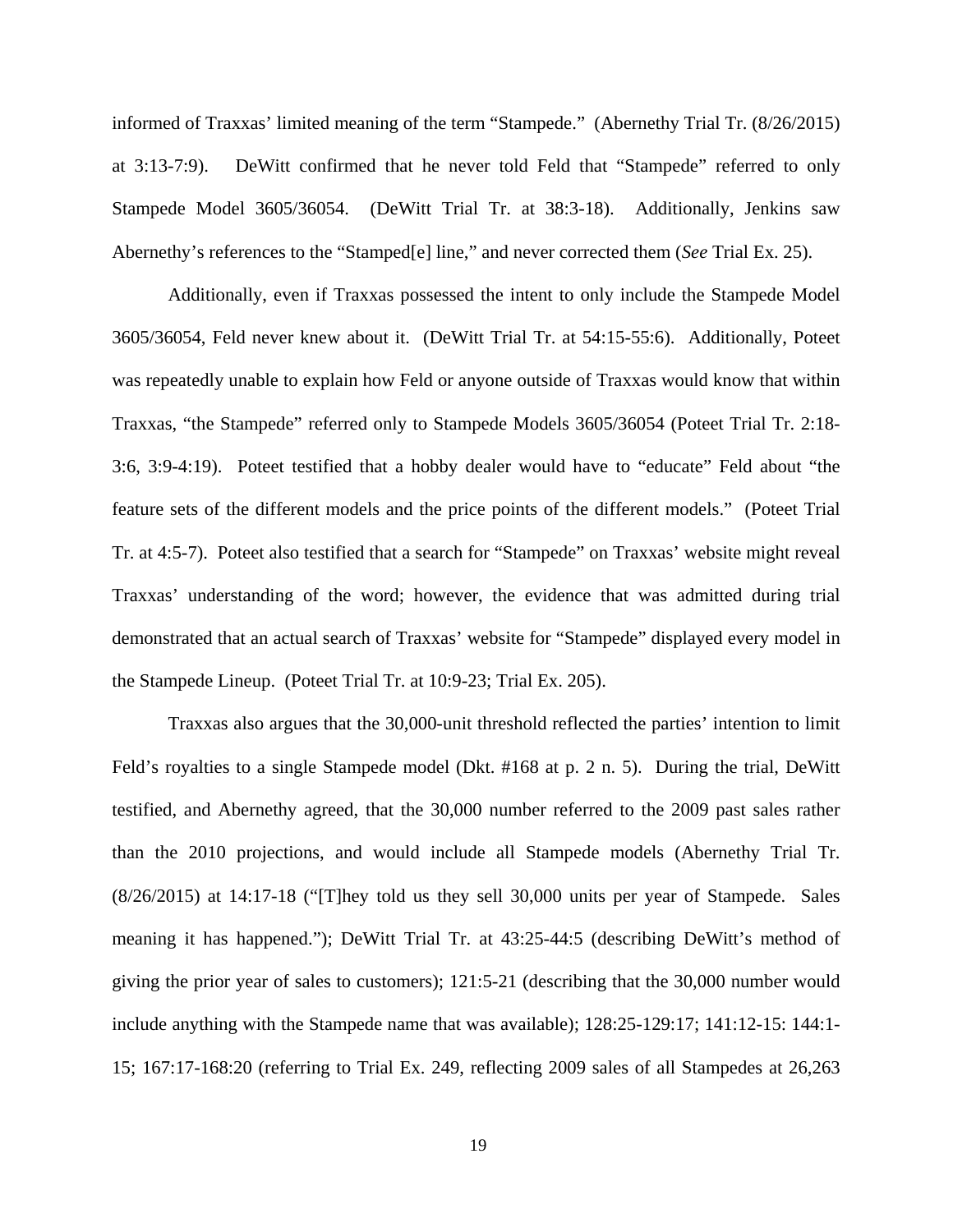units)). Abernethy also testified during trial that Feld never had access to Traxxas' sales figures (Abernethy Trial Tr. (8/26/2015) at 92:24-93:4 ("[W]e do not have access to those records or books.")). Therefore, even if Traxxas intended the 30,000 figure to include only the Stampede Model 3605/36054, Feld had no way of knowing that the number would have excluded the other Stampede models.

Traxxas also asserts that Feld's "testimony consistently demonstrate[s] it only knew of the Stampede with a wholesale price point of \$150-\$160." (Dkt. #168 at p. 5). Specifically, Traxxas asserts that because the Stampede Model 3605/36054 is the only model in the Stampede Lineup with a wholesale price of \$150, Feld only intended to include the Stampede Model 3605/36054 in the License Agreement (Dkt. #168 at p. 5). Abernethy testified that in his discussions with Poteet he was told that the Stampedes' "[w]holesale [price] is about 150 to 160 a unit." (Abernethy Trial Tr. (8/26/2015) at 131:13-18). Abernethy also testified that during his July 7th discussion, the only price point mentioned was the wholesale price point of \$150 to \$160. (Abernethy Trial Tr.  $(8/26/2015)$  at 157:12-20) ("[Q.] All the Stampedes that you knew about, Mr. Abernethy, did they all have wholesale numbers of 150 to \$160? A. The ones that were talked about on July 7th were 150 to 160. That's what I knew about. I knew it was Stampede vehicles. Q. And that's the only ones you knew about, right? A. I didn't distinguish between anything. They're all Stampedes."). However, Abernethy also asserted that this didn't stop the wholesale price from going up. (*See* Abernethy Trial Tr. at 131:19-132:10). This is also evidenced within the License Agreement itself, which states, "**R/C Vehicle Units** must maintain a *minimum wholesale cost* of One Hundred Dollars (\$100.00) (Trial Ex. 11 at p. 12 ¶ 14) (emphasis added).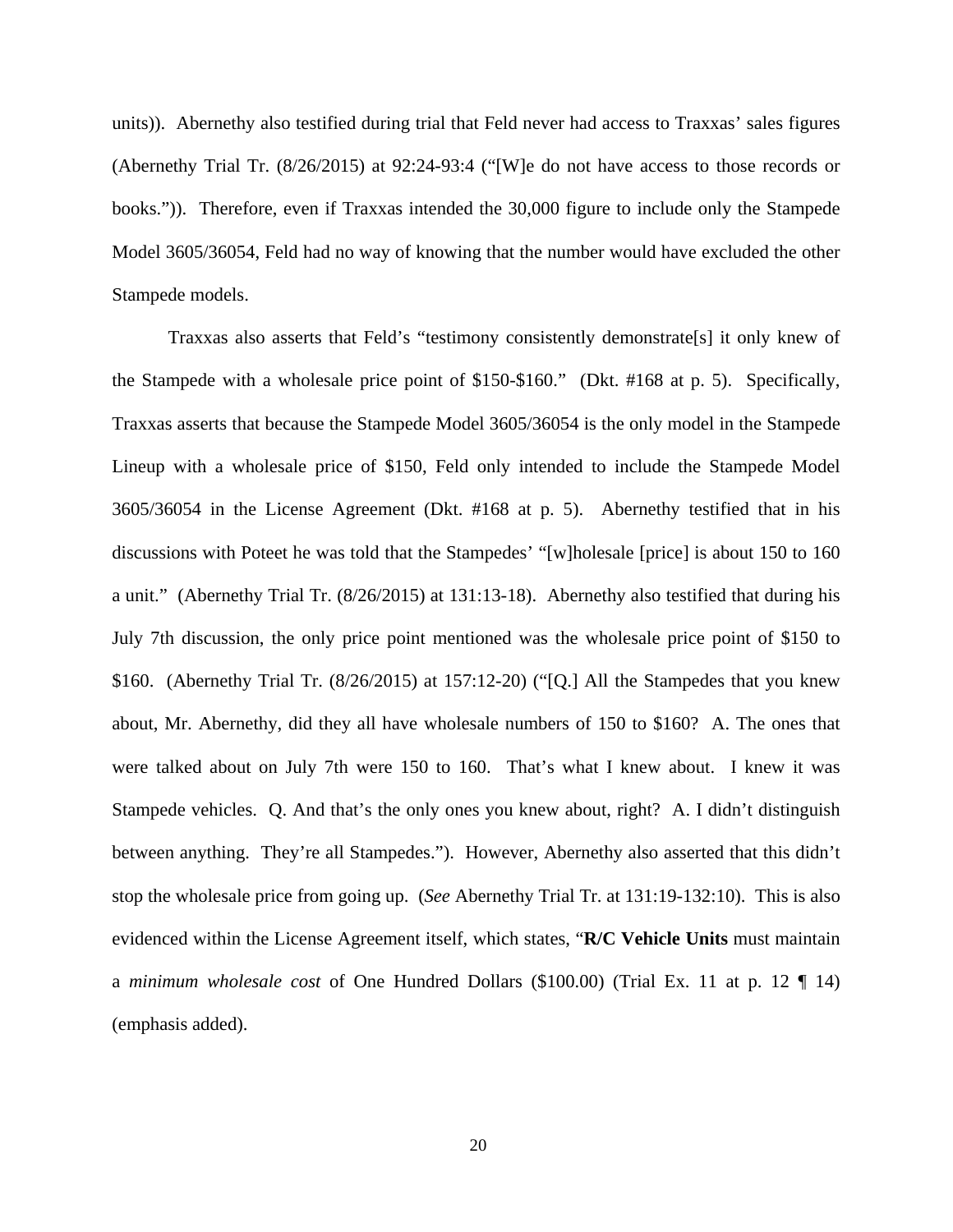Traxxas argues that "[w]hether a vehicle or body is manufactured with 'the Stampede chassis' or the 'Stampede body' is the determining factor." (Dkt. #168 at p. 9). The Licensing Agreement contains language that states the following:

5. **Royalty Rate**: In determining the number of **Licensed Articles** on which Licensor will receive royalties, **"Licensed Articles"** shall be deemed to include **all R/C Vehicle Units and R/C Bodies** manufactured with the Stampede chassis and/or Stampede body, **whether or not branded with the Property or "Stampede."**

(Trial Ex. 11 at p. 11  $\sqrt{5}$ ) (emphasis in original). Mattorano testified that the Stampede Models 3605 and the 3605-4 were included in royalty payments because they were "manufactured on the Stampede chassis and with a Stampede body." (*See* Mattorano Trial Tr. (8/31/2015) at 6:10- 7:9).

However, Feld asserts that each body within the Stampede Lineup fits on the Stampede Model 3605's chassis. Because each body fits on the Stampede 3605's chassis, the Licensing Agreement "and/or" language requires payment on all of the models within the Stampede Lineup. Examples of every model within the Stampede Lineup were introduced into evidence, and DeWitt demonstrated during his testimony how the body of each Stampede model fits on the Stampede Model 3605's chassis (Trial Exs. 501A-B, 502, 503, 504, 505; *see* DeWitt Trial Tr. at 176:21-180:20; 184:5-11; 187:20-188:1). The jury also was presented with Traxxas' press release announcing the Stampede 4x4 VXL, which stated that "the Stampede 4x4 VXL's body, [] is interchangeable with the 2WD Stampede body (and all aftermarket bodies as well.)" (Trial Ex. 302). Additionally, the jury heard testimony that the bodies are manufactured identically. Poteet testified that "[t]he Stampede VXL, Stampede, and the Stampede 4x4 and Stampede 4x4 VXL, those bodies do use the same vacuum forming tool in the manufacturing process." (Poteet Trial Tr. at 6:22-24). He further testified that the only differences were "minor cosmetic details."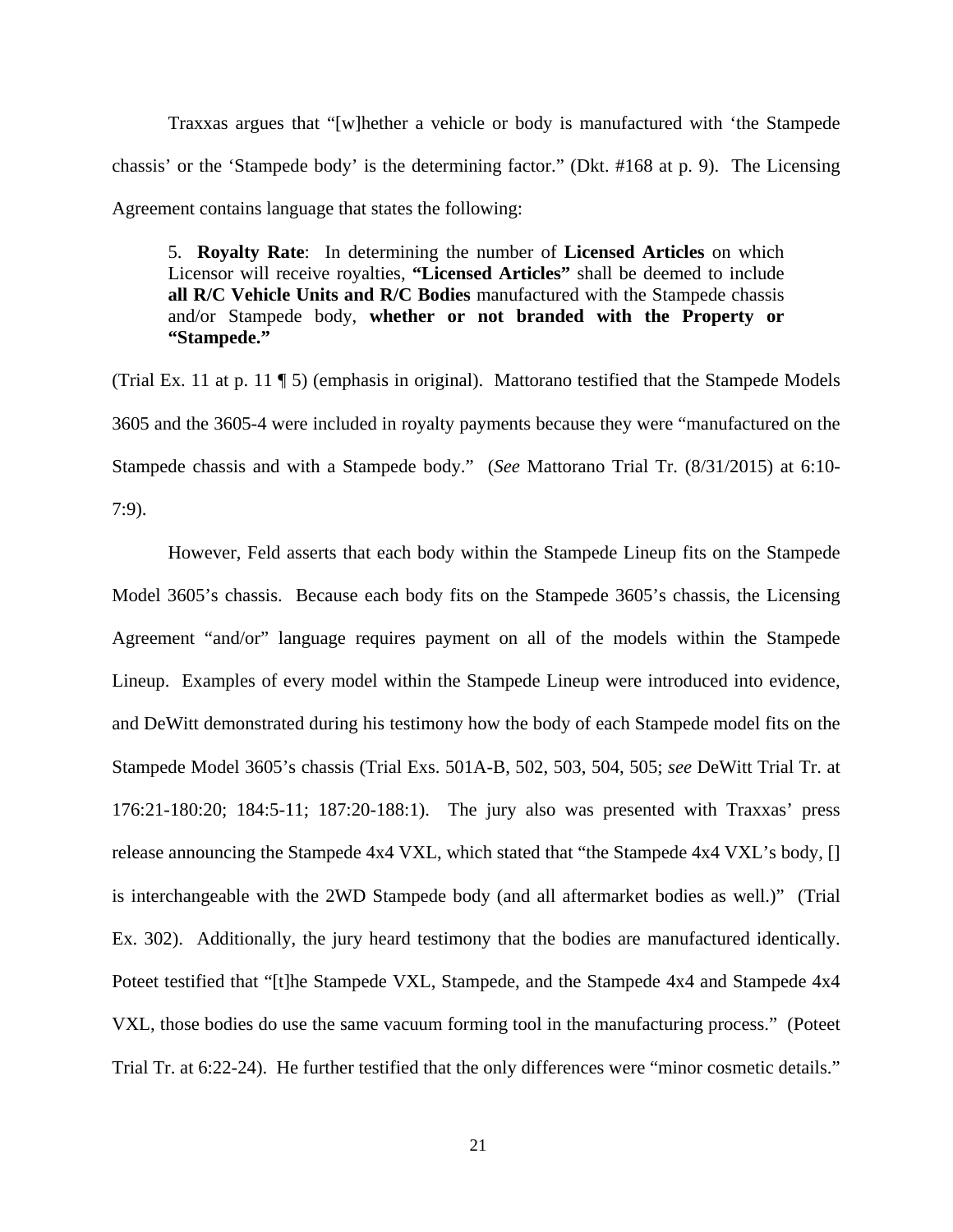(Poteet Trial Tr. at 10:3-8). Jenkins also testified that "[a]ll of the Stampedes are made from the same body tool...." (Jenkins Trial Tr. at 75:17-23).

Feld asserts that the jury also properly read Paragraph two of the License Agreement as not limiting Feld's royalties to only battery-operated vehicles (Dkt. #173 at p. 9). Paragraph two of the License Agreement states the following:

2. **Licensed Articles:** Hobby-grade battery-operated remote control operated monster trucks (**"R/C Vehicle Units"**) and monster truck vehicle bodies (**"R/C Bodies"**) branded with the **Property**. Licensed Articles shall include a minimum of four (4) different monster truck molds of **R/C Bodies** each year, for each year during the Term other than 2010.

(Trial Ex. 11 at p. 11  $\parallel$  2) (emphasis in original). Traxxas asserts that "[u]nder the plain language "R/C Vehicle Units" cannot be fuel operated…" (Dkt. #168 at p. 13). Traxxas also argues that Mattorano testified that the Nitro Stampede would be excluded from the License Agreement because it is gas powered (*See* Mattorano Trial Tr. (8/31/2015) at 10:3-25). Feld asserts that Paragraph two and Paragraph five of the License Agreement serve separate roles, and must be read separately (*See* Dkt. #173 at p. 9). Specifically, Feld argues that "[t]he plain language of Paragraph 2 defines which Traxxas products will bear [Feld's] property, whereas by contrast, Paragraph 5 sets out the method for calculating royalties." (Dkt. #173 at p. 9; *see* Trial Ex. 11 at p. 11 ¶¶ 2, 5; Abernethy Trial Tr. (8/27/2015) at 7:18-8:6). Additionally, although originally Jenkins asserted that the two paragraphs serve the same purpose in the License Agreement, he then agreed that the two paragraphs served separate roles (Jenkins Trial Tr. at 79:12-80:14 ("Q. And you're not going to look to that provision [Paragraph 5] to determine what can I put on a—what can I use the Monster Jam product on. That's what you look to calculating royalties? A. That's correct.")).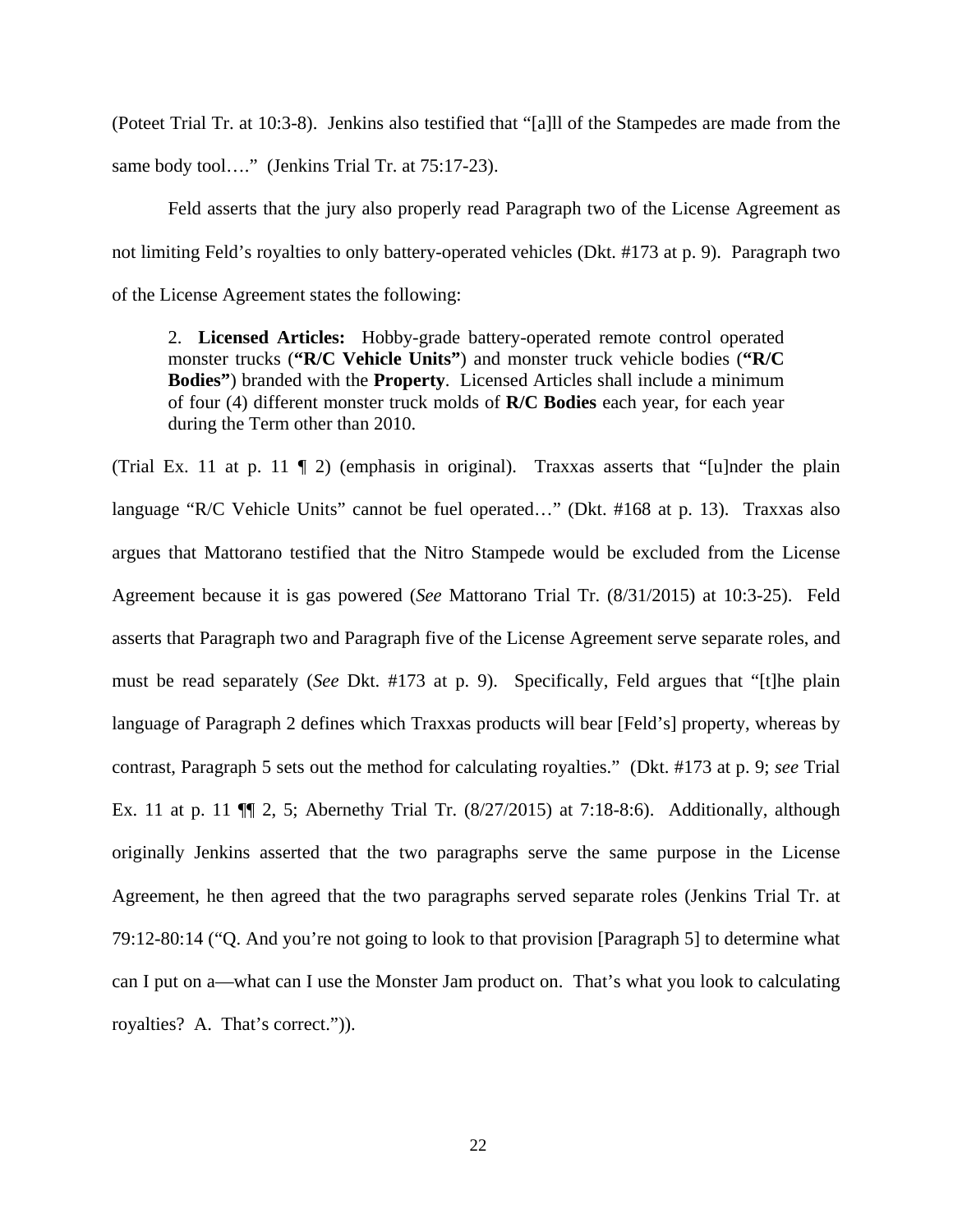The Court finds that Mattorano's testimony is consistent with that of Abernethy and Jenkins. Although Mattorano stated that "gas operated vehicles were ruled out early in the negotiations[,]" Mattorano was discussing whether or not gas operated products could be licensed articles under Paragraph two of the License Agreement (Mattorano Trial Tr. (8/31/2015) at 10:11-15). At no time during his testimony did Mattorano testify that Paragraphs two and five of the License Agreement were not separate clauses, as stated by Abernethy.

Traxxas argues that its subsequent conduct is proof of its intent to include only the Stampede Model 3605/36054 under the License Agreement. Specifically, Traxxas asserts that because it only paid on Stampede Model 3605/36054, as demonstrated in its quarterly royalty payment reports, the parties' intent was to only include payments on Stampede Model 3605/36054 (Dkt. #168 at pp. 2-3; *see* Trial Ex. 408).

 Traxxas points to *Gordon v. Vincent Youmans, Inc.*, 358 F.2d 261, 264 (2d Cir. 1965), to show that the parties' subsequent conduct is relevant to the determination of the parties' intent when forming the License Agreement. In *Gordon*, the Second Circuit found that "[w]here ambiguity is present in a contract, the subsequent conduct of the parties may be used to indicate their intent." 358 F.2d at 264. Traxxas seems to rely upon the case for its citation of *Seymour v. Warren*, 71 N.E. 260 (N.Y. 1904), which states, "[t]here is no better way of ascertaining the meaning and construction of a written contract than to look at the acts and conduct of the parties under it." 71 N.E. at 261. However, the question in *Seymour* was whether a letter memorializing an unwritten contract stated the terms clearly enough to satisfy the statute of frauds, and the court considered the parties' subsequent conduct as proof that the contract was accepted and supported by adequate consideration. *See* 71 N.E. at 260-62. Although the Court finds that the exact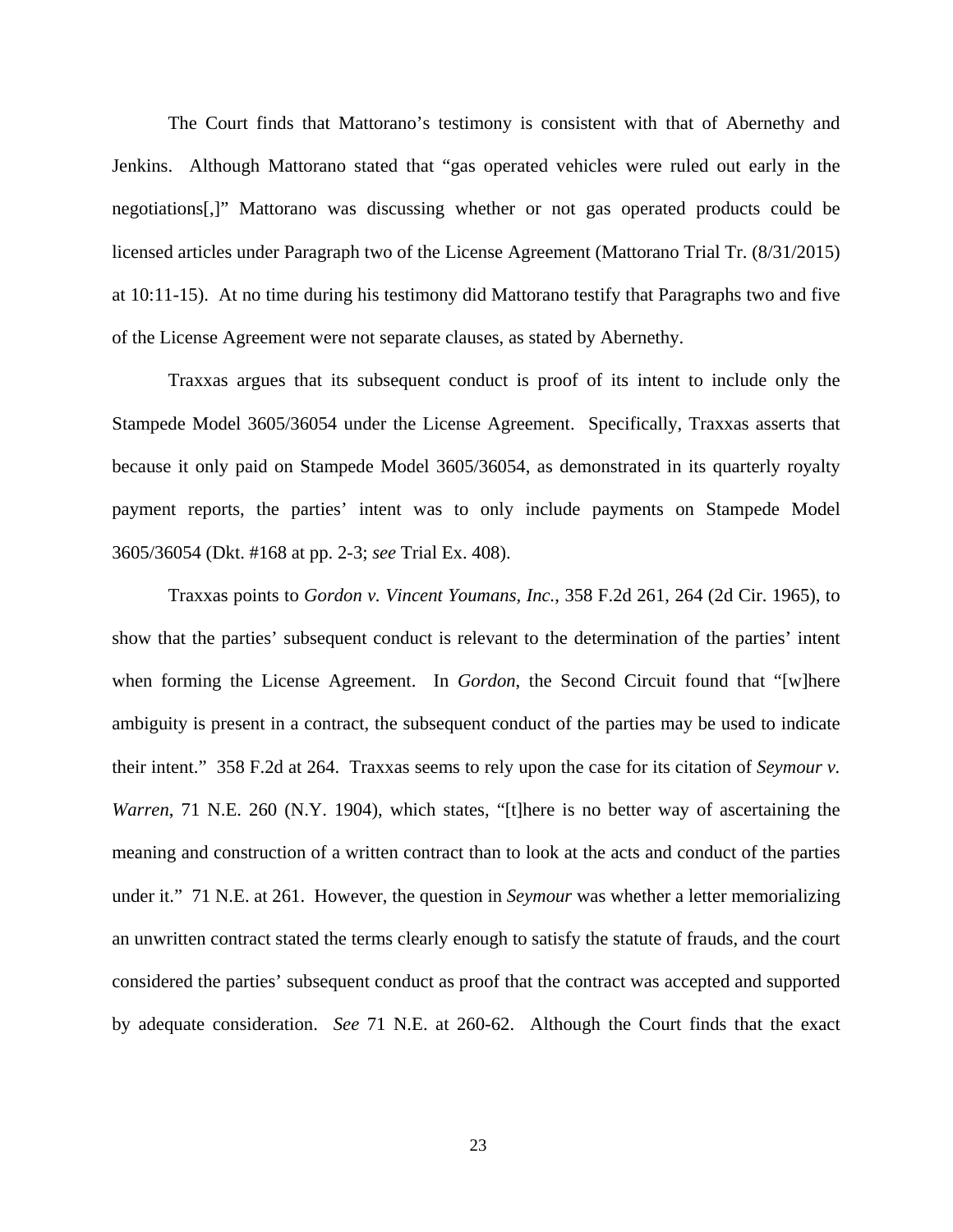scenario in *Seymour* is irrelevant to the present case, the Court finds that Traxxas' subsequent conduct argument still holds some bearing to determining the ambiguous contract.<sup>11</sup>

 In the present case, Traxxas contends that its subsequent conduct demonstrates that Traxxas intended to pay only on the Stampede Model 3605/36054 (Dkt. #168 at pp. 2-3). Traxxas argues that the quarterly payment reports that were sent to Feld demonstrate their intent as they include eighty-two (82) references to the Stampede Model 3605/36054 over a three-year period (Dkt. #168 at p. 3 n. 8; Trial Ex. 408). Additionally, Traxxas asserts that the payment reports show the parties' intent because Mattorano, who was a negotiator for the License Agreement<sup>12</sup>, set up Traxxas' accounting software to pay on the Stampede Model 3605/36054 (Dkt. #168 at p. 3 n. 8; *see* Mattorano Trial Tr. (8/31/2015) at 2:14-3:16).<sup>13</sup> Additionally, Traxxas asserts that Feld "did not dispute that it knew, or should have known, about the other models in the Stampede Lineup, including the other model numbers (Dkt. #168 at p. 3 n. 9).<sup>14 15</sup>

<sup>&</sup>lt;sup>11</sup> Traxxas also relies on *Waverly Corp. v. City of New York*, 851 N.Y.S.2d 176, 179 (N.Y. App. Div. 2008). In *Waverly*, the court cited *Barbour v. Knecht*, 743 N.Y.S.2d 483, 488 (N.Y. App. Div. 2002), which cited *Webster's Red Seal Publ'ns, Inc. v. Gilberton World-Wide Publ'ns, Inc.*, 415 N.Y.S.2d 229 (N.Y. App. Div. 1979). But *Webster's Red Seal Publ'ns, Inc.*, involved a "modification implied in fact from the conduct of the parties," and did not announce a rule of construction for interpreting ambiguous contracts. 415 N.Y.S.2d at 230. The other cases cited by Traxxas stand for the proposition that the jury *may* consider the parties' subsequent conduct, but not that the subsequent conduct compels a particular interpretation. *See Hoyt v. Andreucci*, 433 F.3d 320, 332 (2d Cir. 2006) ("In determining the meaning of the language at issue, the jury may consider extrinsic evidence such as the parties' course of conduct throughout the life of the contract."); *Casolaro v. Armstrong*, No. 10-CV-4276 PKC, 2014 WL 7370025, at \*7 (E.D.N.Y. Dec. 29, 2014) ("Courts have considered testimony offered by the parties, the parties' course of conduct and dealing, and post-contract conduct to determine the parties' intent."); *In re Holocaust Victim Assets Litig.*, 256 F. Supp. 2d 150, 154 (E.D.N.Y. 2003) ("In that regard, 'the subsequent conduct of the parties may be used to indicate their intent.'").

<sup>&</sup>lt;sup>12</sup> Mattorano, however, testified that he became involved in negotiations "right towards the end to wrap up the agreement, to get it finalized." (Mattorano Trial Tr. (8/28/2015) at 26:11-23).

 $13$  Feld asserts that "Traxxas left implementation of the deal to its IT department, which created the code for royalty payments, and to its accounting department, which processed the payments." (Dkt. # 173 at p. 10). Mattorano testified during trial that he implemented the accounting software, but he did testify that the royalty reports were prepared by the accounting department, which Mattorano reviewed (Mattorano Trial Tr. (8/31/2015) at 2:14-3:16).

 $<sup>14</sup>$  Feld seems to agree that there are different models of R/C Vehicles within the Stampede Lineup. However, the</sup> issue in this case, was whether Feld and Traxxas intended the License Agreement to include the entire Stampede Lineup, or to include a single model of the Stampede Lineup—Model 3605/36054, which Feld does oppose (*See*  Dkt. #160 at pp. 6-7) ("Because the License Agreement's language is ambiguous, it is your duty to interpret the ambiguous language of the License Agreement. Therefore, in determining whether or not Traxxas breached the License Agreement, you must determine whether the License Agreement requires the royalty payments on the sales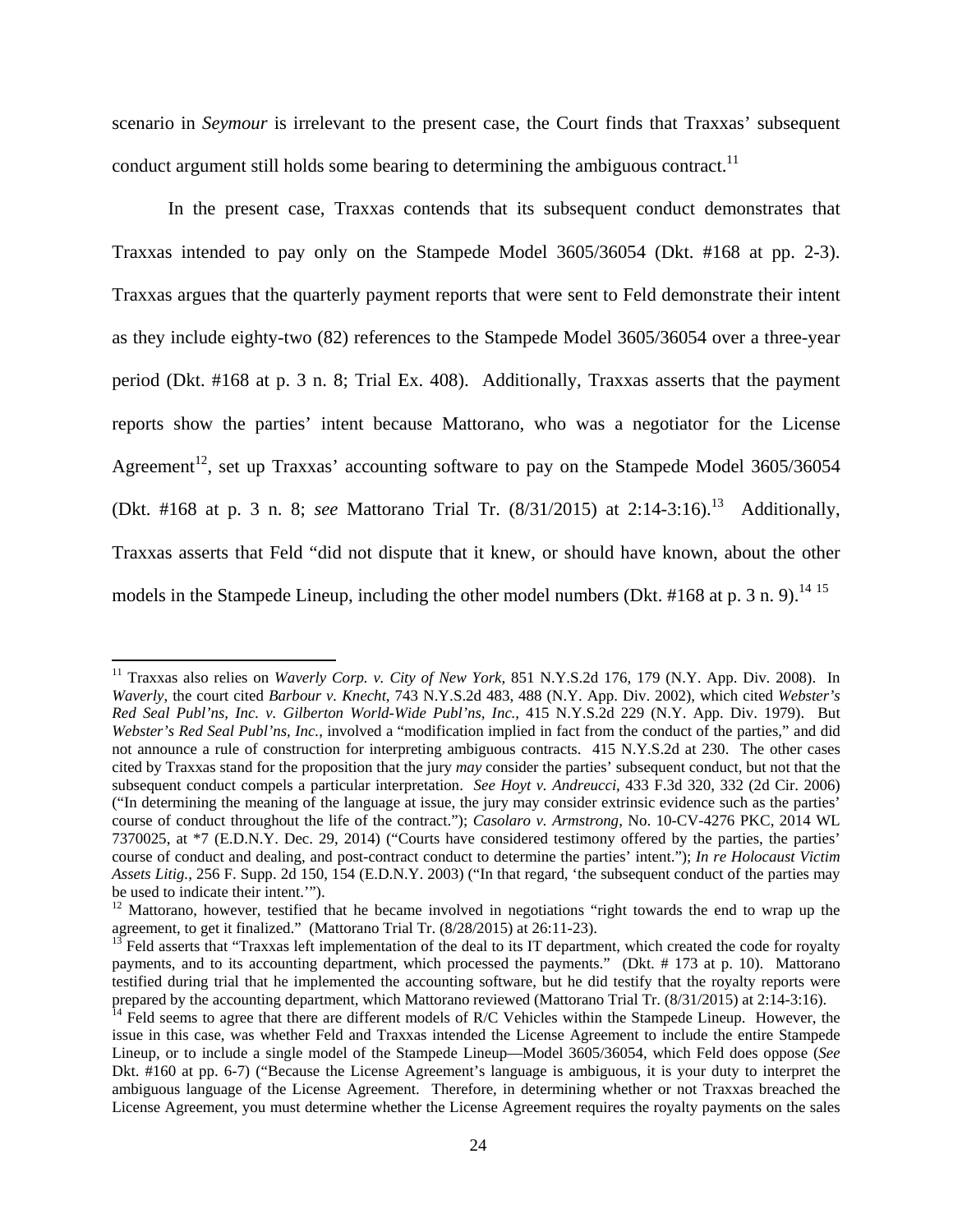Mattorano also testified that no one from Feld ever contacted him, prior to its audit, to

inquire about the missing Stampede models. (Mattorano Trial Tr. (8/31/2015) at 5:5-8). The

Court instructed the jury as follows regarding the parties' course of conduct:

You may also consider the parties' conduct after the contract is formed to determine the intent of the parties. While you may consider a party's subjective intent to gain an understanding of the negotiations and a party's objective actions, you may not substitute a party's subjective intent for the ultimate meaning of the words used in the contract.

(Dkt. #160 at p. 7). The Court also instructed the jury regarding the License Agreement's "no-

waiver" provision. The License Agreement stated:

**23. Modification and Wavier:** This Agreement may not be modified and none of its terms may be waived, except in writing signed by parties. The failure of either party to enforce, or the delay of either party in enforcing, any of its rights shall not be deemed a continuing wavier or a modification of this Agreement.

(Trial Ex. 11 at p. 10 ¶ 23) (emphasis in original). The Court instructed the jury regarding the

no-waiver provision as follows:

The License Agreement contains a "No Waiver" provision. When you make your determinations regarding the breach of the License Agreement, if any, you may not find that either party waived or modified any portion of the agreement, including the right to collect royalties, through a delay in discovering or asserting a breach of the Agreement. If you find that Traxxas improperly excluded one or more Stampede models from its royalty calculations, you must award Feld Motor Sports the full amount of damages due, regardless of when Feld Motor Sports first learned about or first sought to collect unpaid royalties.

<sup>&</sup>lt;u> 1989 - Johann Stein, marwolaethau a bhann an chomhair an t-an chomhair an chomhair an chomhair an chomhair a</u> of the Stampede-branded vehicles, as Feld Motor Sports claims, or requires royalty payments only on the sales of Monster Jam products and Stampede Model 3605/36054, as Traxxas claims.").

<sup>&</sup>lt;sup>15</sup> In its motion, Traxxas cites to Trial Exhibit 61 as demonstrating that Feld knew, or should have known, that there were different models within the Stampede Lineup. However, after reviewing the Court's record, the Court finds that Trial Exhibit 61 was not admitted during the trial, and therefore will not consider the exhibit when making its determination. *See Fractus, S.A.*, 876 F. Supp. 2d at 813 ("A court reviews all evidence in the record and must draw all reasonable inferences in favor of the nonmoving party; however, a court may not make credibility determinations or weigh the evidence, as those are the sole functions of the jury."); *see also Kevin M. Ehringer Enter., Inc.*, 646 F.3d at 325. As Trial Exhibit 61 was not admitted into the record during trial, the Court will not consider it.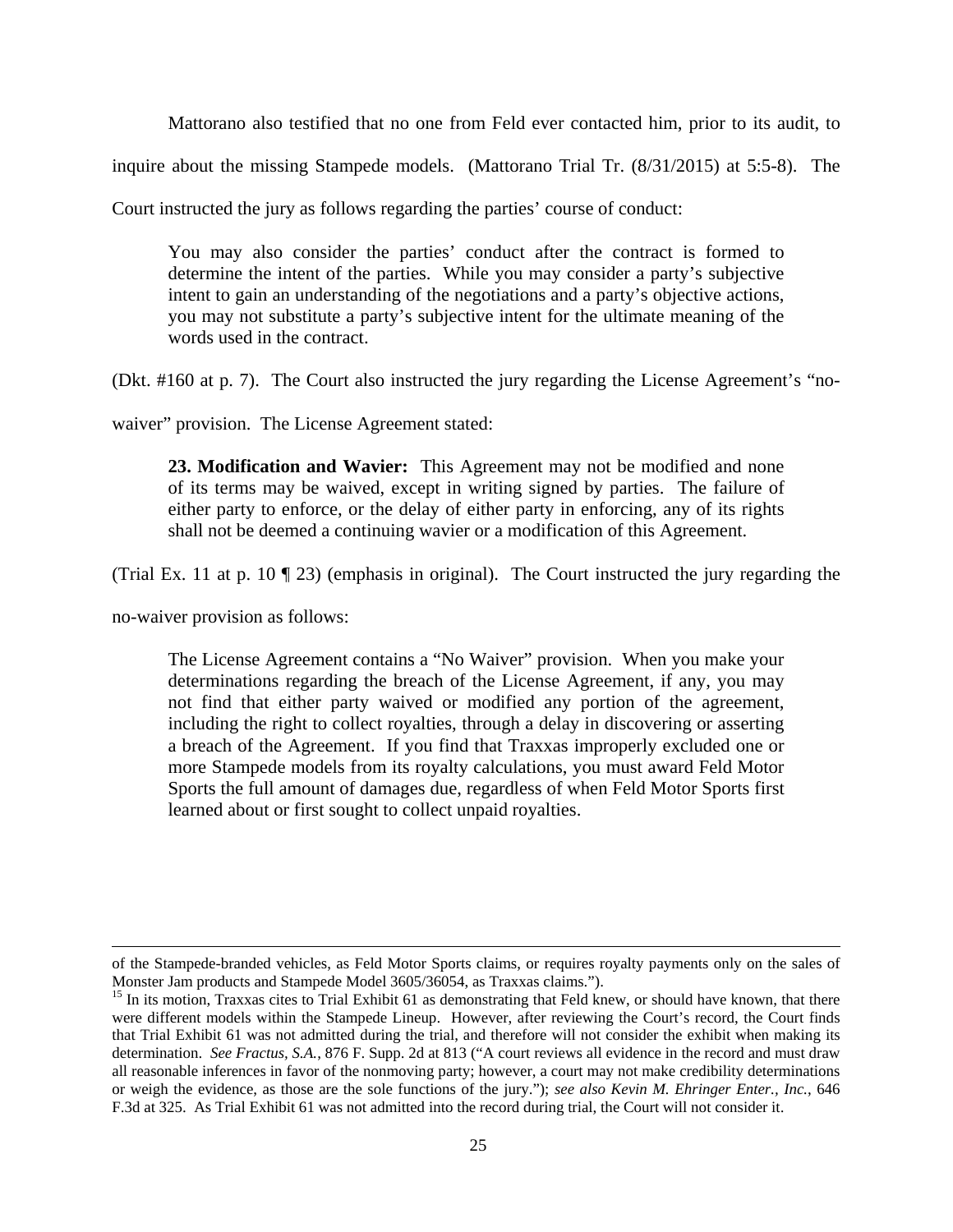(Dkt. #160 at p. 8). Therefore, the Court finds that the evidence regarding Feld's not reporting missing Stampedes to Traxxas prior to conducting its 2014 audit is irrelevant to the jury's determination, as the License Agreement contained a "No-Waiver" clause.

The Court finds that there was sufficient evidence for the jury to determine that the Licensing Agreement included the entire Stampede Lineup—including the Stampede VXL, the Stampede 4x4, the Stampede 4x4 VXL, and the Nitro Stampede (Dkt. #162). Evidence was presented that the companies' relationship was designed to increase the Stampede brand, not just one individual model (DeWitt Trial Tr. at 94:11-18; Abernethy Trial Tr. (8/26/2015) at 5:19- 6:4). Additionally, during negotiations with Traxxas, Abernethy repeatedly referred to the "Stamped[e] line," which Traxxas did not correct (Trial Ex. 22) ("This takes into consideration that Traxxas will be converting the Stamped line of R/C vehicles 100% to Monster Jam branded vehicles….If the Stamped line off [sic] R/C vehicles does not currently sell 30,000 units per year, then we'll need to re-adjust."); (Trial Ex. 24) ("The Stamped line of R/C's will be converted to MJ branded vehicles."); (*See* Abernethy Trial Tr. (8/26/2015) 39:11-14) ("[Q.] Had you heard anything from Traxxas that had walked that [Abernethy's reference to Stampede line] back and said we're not talking about a Stampede line anymore? A. No, never."); (*see also* Trial Ex. 25) (Abernethy refers to "Stamped line" in email to Poteet, Poteet forwards email to Jenkins, Jenkins responds, "[a]dd Stampede sales in to a total to get to the 30k[,]" but does not address Abernethy's use of "Stamped line."). Jenkins also testified that the "Stampede line" would include each Stampede model (*See* Jenkins Trial Tr. at 53:6-16) ("Q. And I think with respect to the Stampede, there's line of Stampede vehicles, right? A. Yes. Q. And that line, that includes…the Stampede, there's a brushless Stampede, there's a 4x4 brushless Stampede, a Nitro Stampede and a Stampede 4x4[?]…A. Currently, yes."); (*see also* Jenkins Trial Tr. at 65:6-15)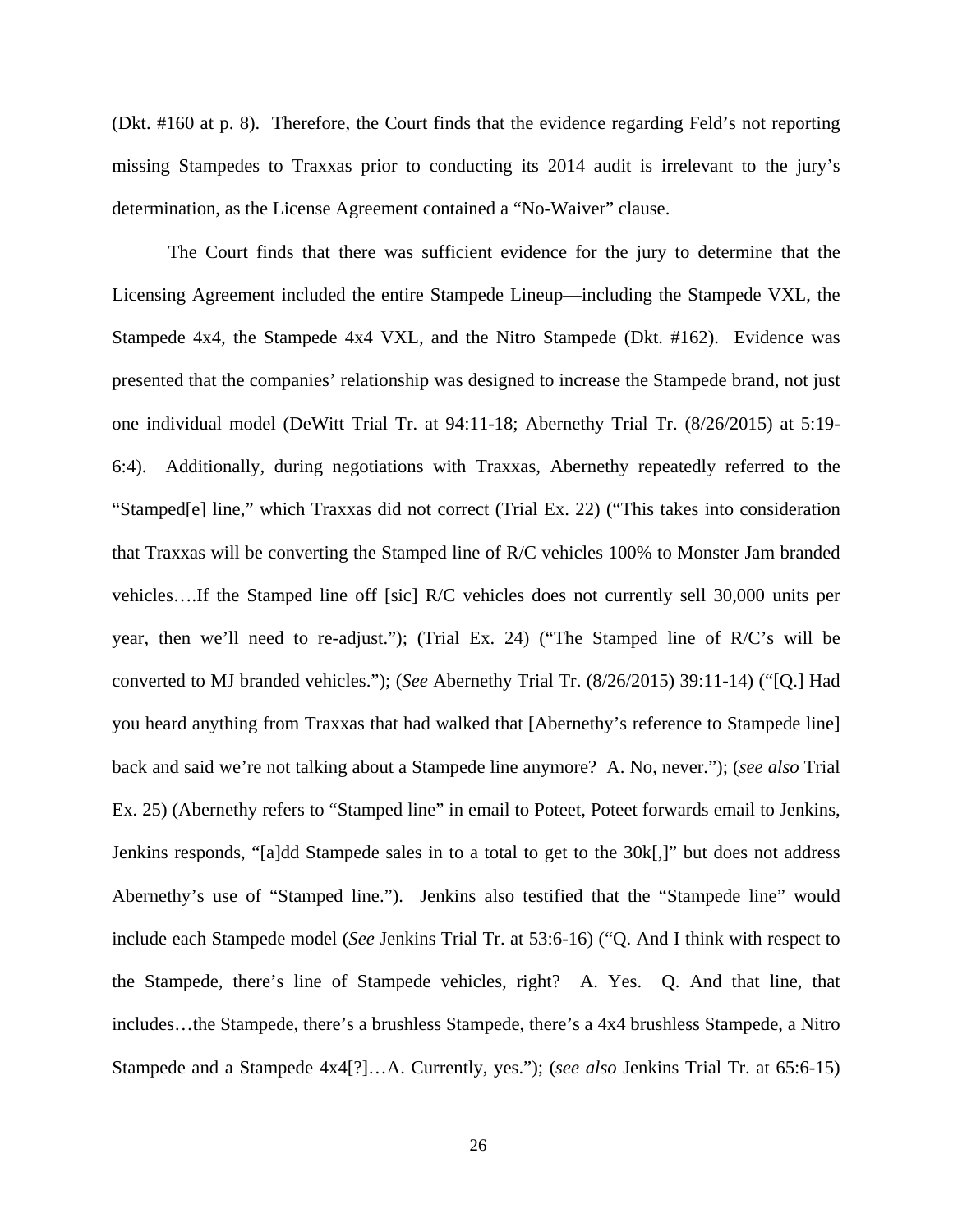("Q. Will you turn to Exhibit 249…[D]o you have an understanding of what's being represented in the row labels across the top where it says Stampede, VXL, Nitro, 4x4 VXL, 4x4 brushed and total? A. Yes, this our line of Stampedes.").

 Additionally, evidence was presented during trial that Feld did not abandon its original position that the License Agreement pertained to the entire Stampede Lineup. Although Traxxas asserts that the language drafted by Feld's attorney does not include the language "Stampede Lineup" or "Stampede Line," the testimony presented during trial demonstrated that Feld believed that the License Agreement language included the entire Stampede Lineup (Abernethy Trial Tr. (8/26/2015) at 157:3-5) ("[A] Stampede is a Stampede is a Stampede."); (Abernethy Trial Tr. (8/26/2015) at 39:4) ("Stampede is anything that's branded as a Stampede."); (Abernethy Trial Tr. (8/26/2015) at 156:19-20) ("I didn't know to distinguish each one as individual vehicles."). Additionally, Jenkins testified that the parties used broad language in order to protect Feld if Traxxas introduced additional models after entering the License Agreement (Dkt. #173, Exhibit D at 219:3-219:19; *see* Jenkins Trial Tr. at 82:11). Jenkins also testified that nothing in the parties' negotiations or the License Agreement would explicitly limit royalties to the Stampede Model 3605/36054 (Jenkins Trial Tr. at 92:14-22).

While it is possible that Traxxas intended to only include the Stampede Model 3605/36054 within the License Agreement, the Court finds that Traxxas has not met its burden to demonstrate that "the evidence points so strongly and so overwhelmingly in favor of the [] moving party that no reasonable juror could return a contrary verdict." *See SSL Servs., LLC*, 940 F. Supp. 2d at 486. Because Traxxas has failed to meet its burden, the Court finds that Traxxas' motion for judgment as a matter of law should be denied as to the jury's determination of the interpretation of the License Agreement.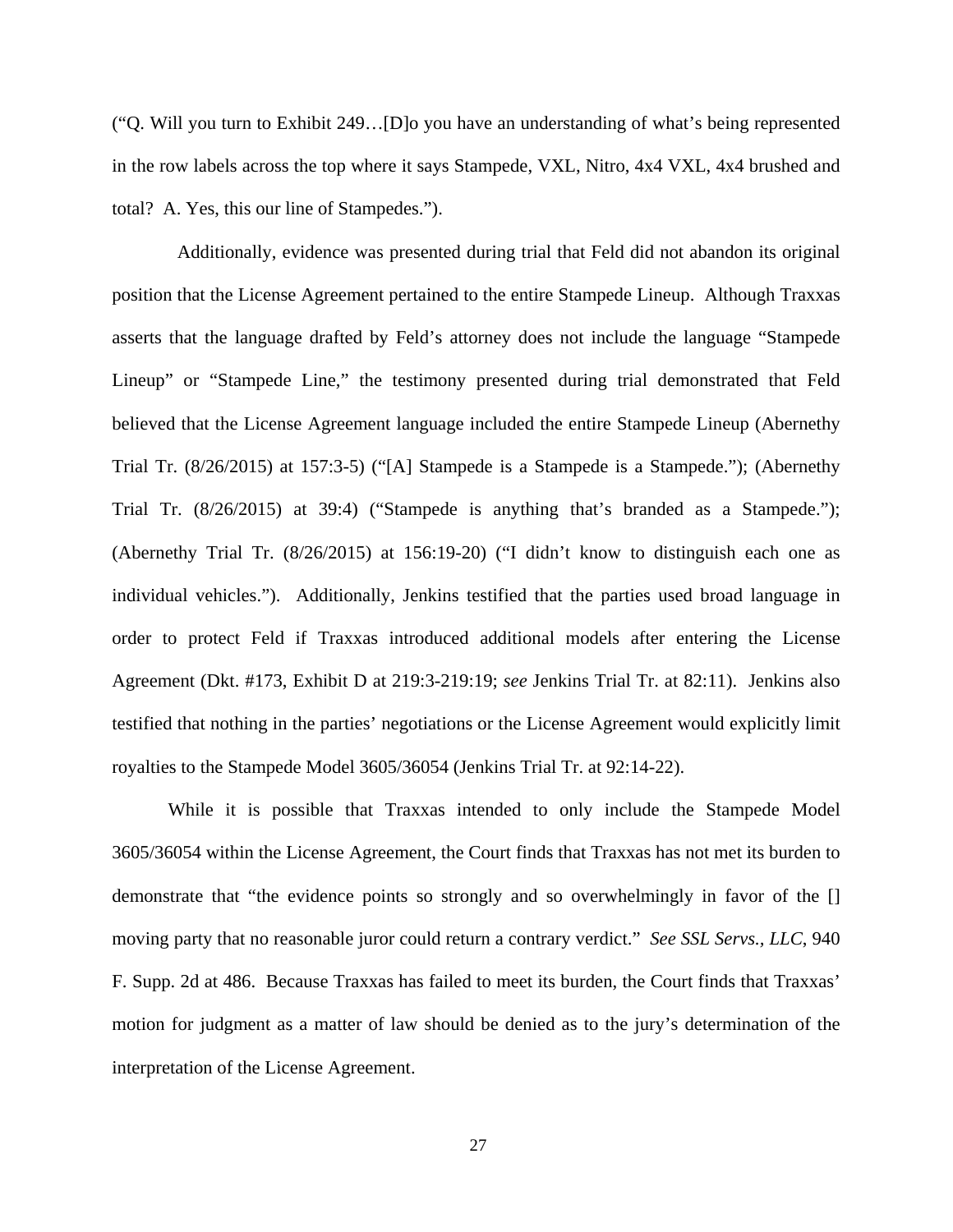## *Jury's Determination of Damages*

 Traxxas argues that the jury's award constitutes an improper windfall (Dkt. #168 at p. 6). Specifically, Traxxas asserts that "[t]he uncontroverted evidence proved [Feld] never intended to be paid on the Stampede 4x4s, only on the Stampede." (Dkt. #168 at p.6). Traxxas argues that "[t]he absence of evidence of [Feld's] intent to get paid on the entire Stampede Lineup combined with the windfall rule of contract interpretation requires judgment as a matter of law." (Dkt. #168 at p. 7). Traxxas also argues that an improper windfall occurred because Feld tried "to extend the interpretation of 'the Stampede' to include the entire Stampede Lineup." (Dkt. #168 at p. 6).

 Feld asserts that "the jury was presented with specific, itemized calculations of unpaid royalties for each Stampede model[.]" (Dkt. #173 at p. 10; *see* Trial Ex. 326). Additionally, Feld asserts that the Court instructed the jury to award damages only on improperly withheld royalties, and Feld's expert Edwards' calculations<sup>16</sup> allowed the jury to calculate those damages (Dkt. #173 at pp. 10-11).

 "Under New York law, damages for breach of contract should put the plaintiff in the same economic position he would have occupied had the breaching party performed the contract." *Oscar Gruss & Son, Inc. v. Hollander*, 337 F.3d 186, 196 (2d Cir. 2003); *see Indu Craft, Inc. v. Bank of Baroda*, 47 F.3d 490, 495 (2d Cir. 1995); *see also Adams v. Lindblad Travel, Inc.*, 730 F.2d 89, 92 (2d Cir. 1984). Damages are measured from the date of the breach. *Oscar Gruss & Son, Inc.*, 337 F.3d at 196; *see Simon v. Electrospace Corp.*, 269 N.E.2d 21, 26 (N.Y. 1971); *see also Lucente v. Int'l Bus. Mach. Corp.*, 310 F.3d 243, 262 (2d Cir. 2002). The court should apply reasonable business expectations to construe an agreement in order to prevent

<sup>&</sup>lt;sup>16</sup> Traxxas did not object to Edwards' calculation during trial, nor did Traxxas' expert, Sidney Blum, provide a calculation of his own.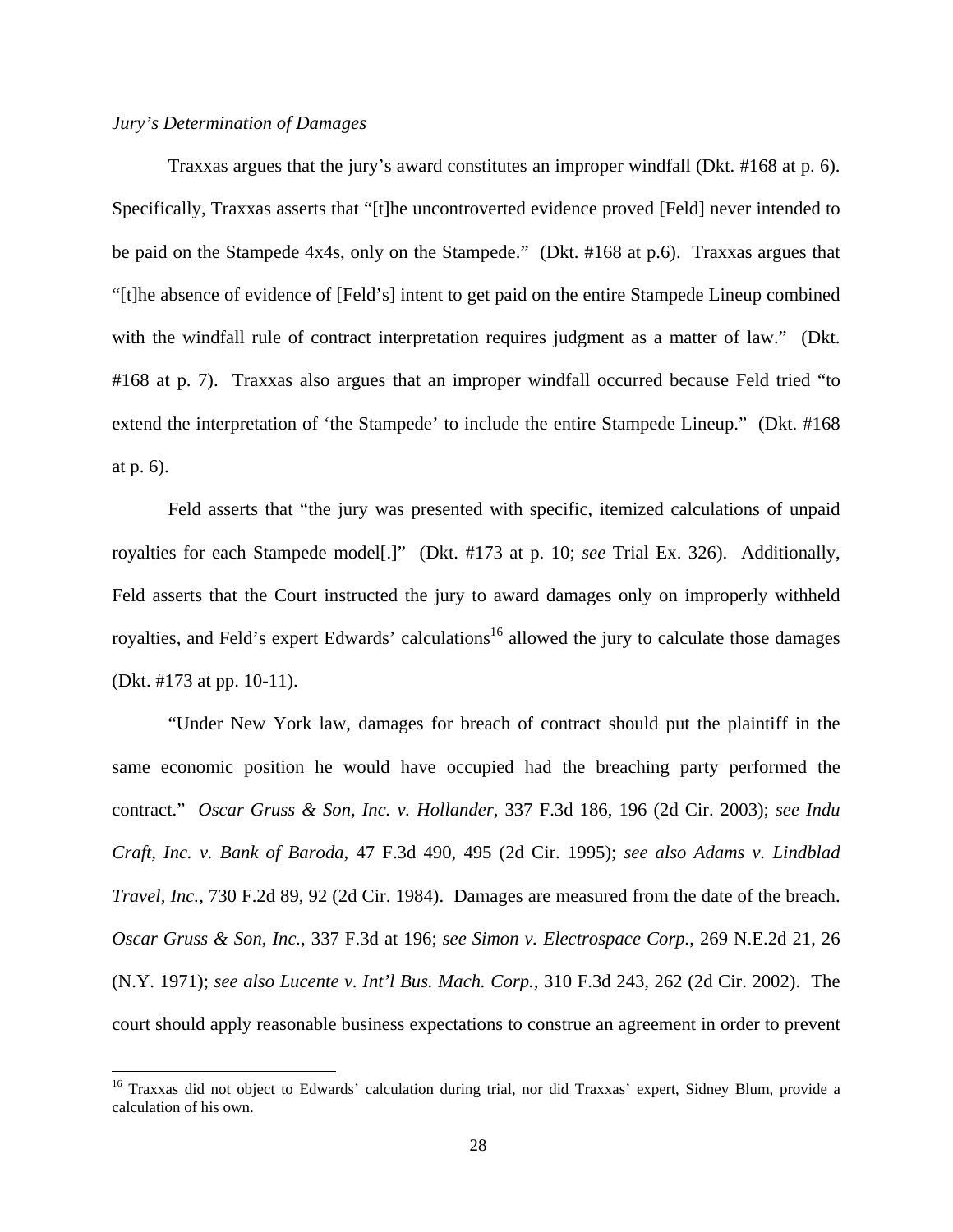granting a windfall to a party that was not provided for in under the contract. *See Russian Entm't Wholesale, Inc. v. Close-Up Int'l, Inc.*, 767 F. Supp. 2d 392, 407 (E.D.N.Y. 2011); *see also B.P. Air Conditioning Corp. v. One Beacon Ins. Grp., 871 N.E.2d 1128, 1133 (N.Y. 2007).*<sup>17</sup>

The Court finds that the jury did not award an improper windfall and the evidence at trial

clearly supported the damages awarded by the jury. Edwards included damage calculations for

the following : (1) under-reported sales and royalties of R/C Vehicles; (2) under-reported sales

and royalties of R/C Vehicle Bodies; (3) Monster Jam Units that had been distributed at no cost;

(4) interest charges; and (5) reimbursement of royalty audit fees (Trial Ex. 326 at pp. 4-5).

Specifically, Edwards' expert report stated as follows:

For purposes of this report, I have been asked to calculate damages based on the assumption that [Feld] prevails on its claim that the license agreement required Traxxas to pay [Feld] royalties on all of the Stampede R/C vehicle units that Traxxas excluded from its royalty payments.

When taking into consideration the unreported items, the damages amount due Feld Motor Sports totals \$929,433.48. Please refer to Schedules B-1, B-2, and B-3 for the calculation of this amount. Schedule B-4 provides a summary of damages by item.

[…]

For purposes of this report, I have also been asked to calculate damages based on the assumption that [Feld] prevails on its claim that the license agreement required Traxxas to pay [Feld] royalties on all Stampede R/C bodies that Traxxas excluded from its royalty payments.

During the audited period, Traxxas sold a total of 15,400 Stampede bodies for \$231,249.52. The damages amount due Feld Motor Sports totals \$9,805.69. Please refer to Schedules C-1 and C-2 for the calculation of this amount. Schedule C-3 provides a summary of damages by item.

[…]

For purposes of this assumption, I have been asked to calculate the damages amount associated with the distribution of Monster Jam items free of charge.

During the audited period, Traxxas shipped a total of 1,021 Monster Jam units at no cost. When the Monster Jam units are valued at the appropriate sales amount,

<sup>&</sup>lt;sup>17</sup> In its motion, Traxxas cites to *BP Air Conditioning Corp. v. One Beacon Insurance Group*, 871 N.E.2d 1128, 1133 (N.Y. 2007), and *Russian Entertainment Wholesale, Inc. v. Close-Up International, Inc.*, 767 F. Supp. 2d 392, 407 (E.D.N.Y. 2011), for the proposition that the jury's damage figure has resulted in an improper windfall towards Feld (Dkt. #168 at p. 6). However, the Court does not find that the cases demonstrate a windfall in the present case, as the jury found that the parties intended for all of the vehicles within the Stampede Lineup to be included under the royalty calculation of the License Agreement (*See* Dkt. #162).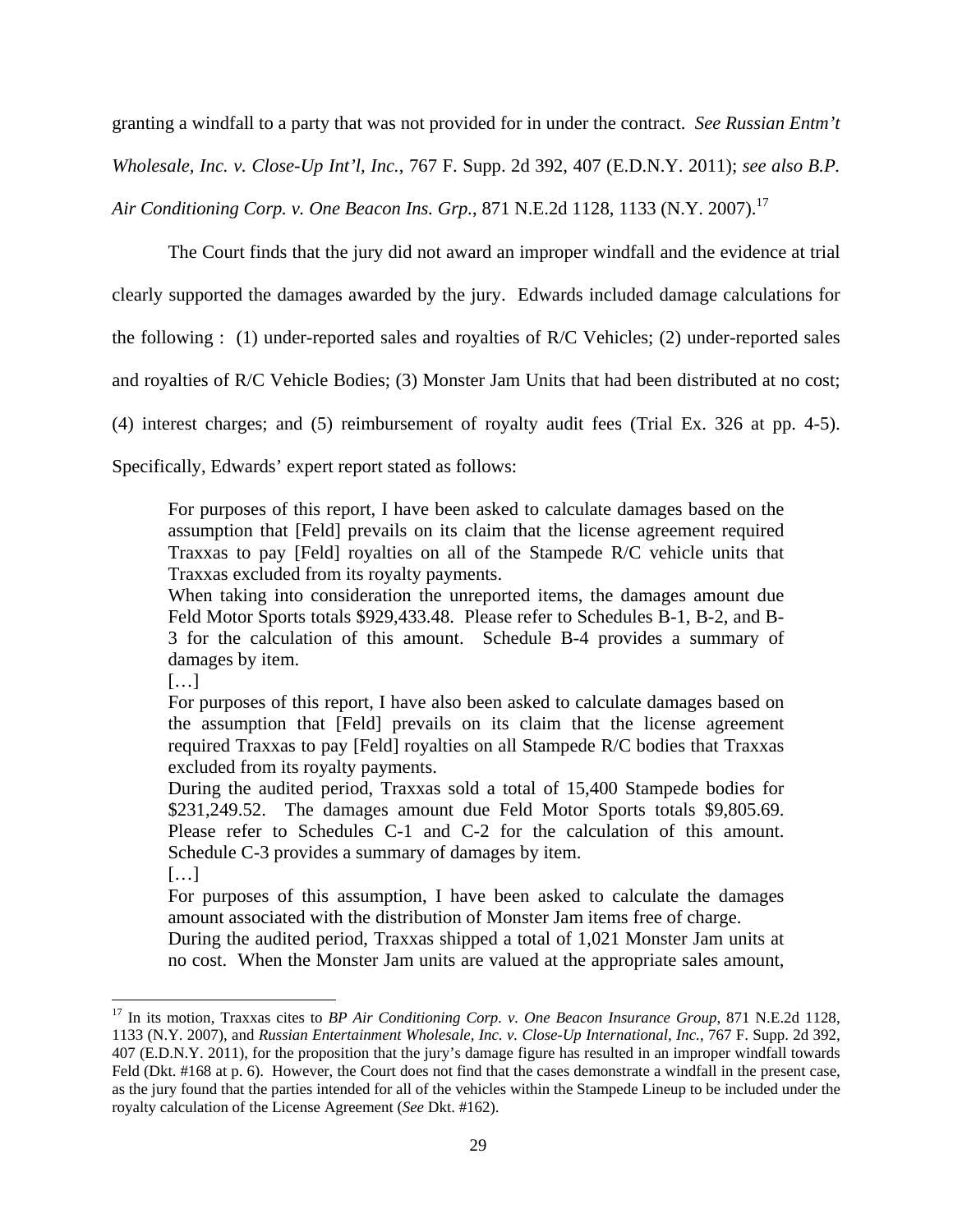the damages amount totals \$3,905.83. Please refer to Schedules D-1, D-2, and D-3 for the calculation of this amount.

[…]

The Damage Calculations explained above are in excess of the 5% limitation established by the license agreement.<sup>18</sup> The fees and expenses associated with the Monster Jam royalty audit amount to \$12,475.30.

Please refer to Schedule F-1 for a summary of the Damage Calculations and Schedule F-2 for a summary of Damage Calculations by item.

(Trial Ex. 326 at pp. 4-5). Edwards' expert report also contained itemized tables laying out the

various vehicle models and the amounts due if the jury found they were included in the License

Agreement (*See* Trial Ex. 326 at Schedules B-1-F-2). The Court also read the following charge

to the jury at the trial:

If you find Traxxas breached the contract, then you must determine the amount of Feld Motor Sports' damage. You must place Feld Motor Sports in the same position as if the contract had not been breached. Feld Motor Sports may recover those damages naturally arising from the breach of contract. These would include the royalty payments Traxxas was obligated to pay. You must determine the amount of royalties to which Feld Motor Sports was entitled under the License Agreement.

(Dkt. #160 at p. 9).

The jury found at trial that the parties intended for all of the vehicles within the Stampede Lineup to be included under the royalty calculations of the License Agreement, and awarded Feld \$955,620.30 (*See* Dkt. #162). As the Court has found that there is sufficient evidence for the jury's determination that the License Agreement included the entire Stampede Lineup, including the Stampede VXL, the Stampede 4x4, the Stampede 4x4 VXL, and the Nitro Stampede, the Court finds that the damages assessed by the jury are likewise reasonable based upon Edwards' expert report and damages calculations. Therefore, the Court finds that the damages do not constitute an improper windfall.

 $18$  The License Agreement contained a clause which states, "If any such audit shall disclose any deficiency of five percent (5%) or more, Licensee shall pay, in addition to such deficiency, the actual and reasonable cost of such audit." (Trial Ex. 11 at p.  $2 \mathcal{I} (4(e))$ .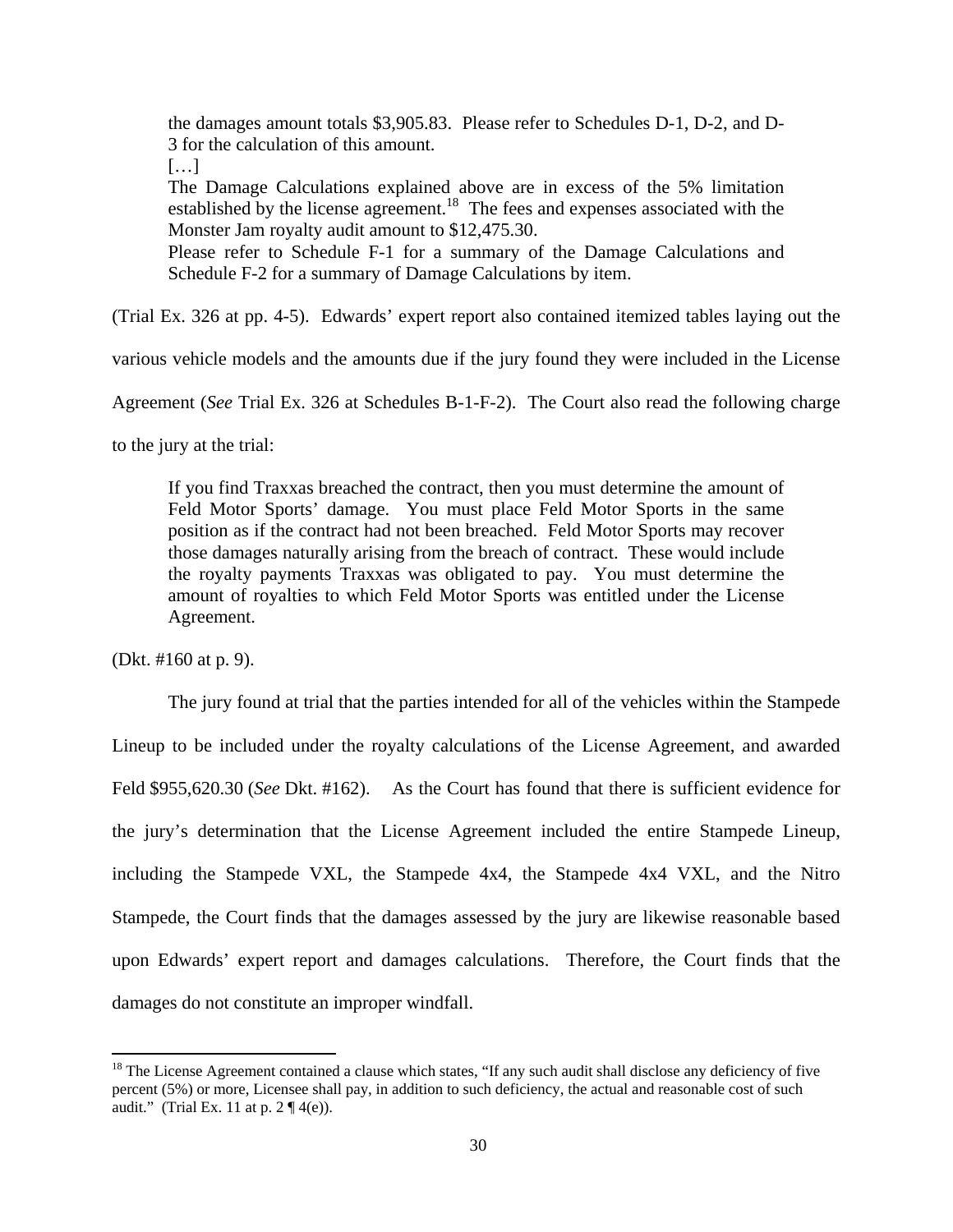## *Motion for New Trial*

 Traxxas requests that the Court grant a new trial under Rule 59(a) because the jury's verdict was against the great weight of the evidence. Traxxas argues that there was "no evidence that Traxxas intended to include all of the models in the Stampede Lineup…" (Dkt. #168 at p. 11). Specifically, Traxxas asserts that its intent is confirmed by six "unrefuted" facts: (1) the price point for "the Stampede" matches identically with only Model 3605/36054—the model that Traxxas paid royalties on; (2) the 30,000 units of royalty-free protection only includes the Stampede; (3) the 30,000 did not include the Stampede 4x4 VXL and Stampede 4x4 and would have been a higher number if Traxxas intended to include those models; (4) the royalty reports Traxxas sent for three years only pay on the Stampede Model 3605/36054; (5) the only vehicle in the Stampede Lineup that goes by the name "Stampede" is Stampede Model 3605/36054; and (6) when Traxxas reviewed the License Agreement and FMS' language choice of "the Stampede," Traxxas understood and intended it to be Stampede Model 3605/36054, and understood from the writing that Feld had abandoned its attempt to include the "Stampede Lineup." (Dkt. #168 at p. 11).

 The Court finds that Traxxas has not raised a procedural irregularity, but only challenges the evidence supporting the jury's verdict. To receive a new trial, Traxxas must show that the jury verdict rests on a record that does not contain any competent and substantial evidence in support of the verdict. *See Little v. Tech. Specialty Prod. LLC*, No. 4:11-CV-717, 2014 WL 1116895, at  $*1$  (E.D. Tex. Mar. 18, 2014).<sup>19</sup> Additionally, the Court must view the evidence in a

<sup>&</sup>lt;sup>19</sup> Traxxas cites in its motion *Cates v. Creamer*, 431 F.3d 456 (5th Cir. 2005) for the proposition that the Court may grant a new trial if it determines that it is against the "great weight of the evidence." 431 F.3d at 460. In *Cates*, the Fifth Circuit stated the following:

Several factors guide us in the review of a district court's order granting a new trial: We consider the simplicity of the issues, "pernicious occurrences" at trial, and the extent to which the evidence is in dispute. *Scott v. Monsanto Co.*, 868 F.2d 786, 789 (5th Cir. 1989) (quoting *Smith v.*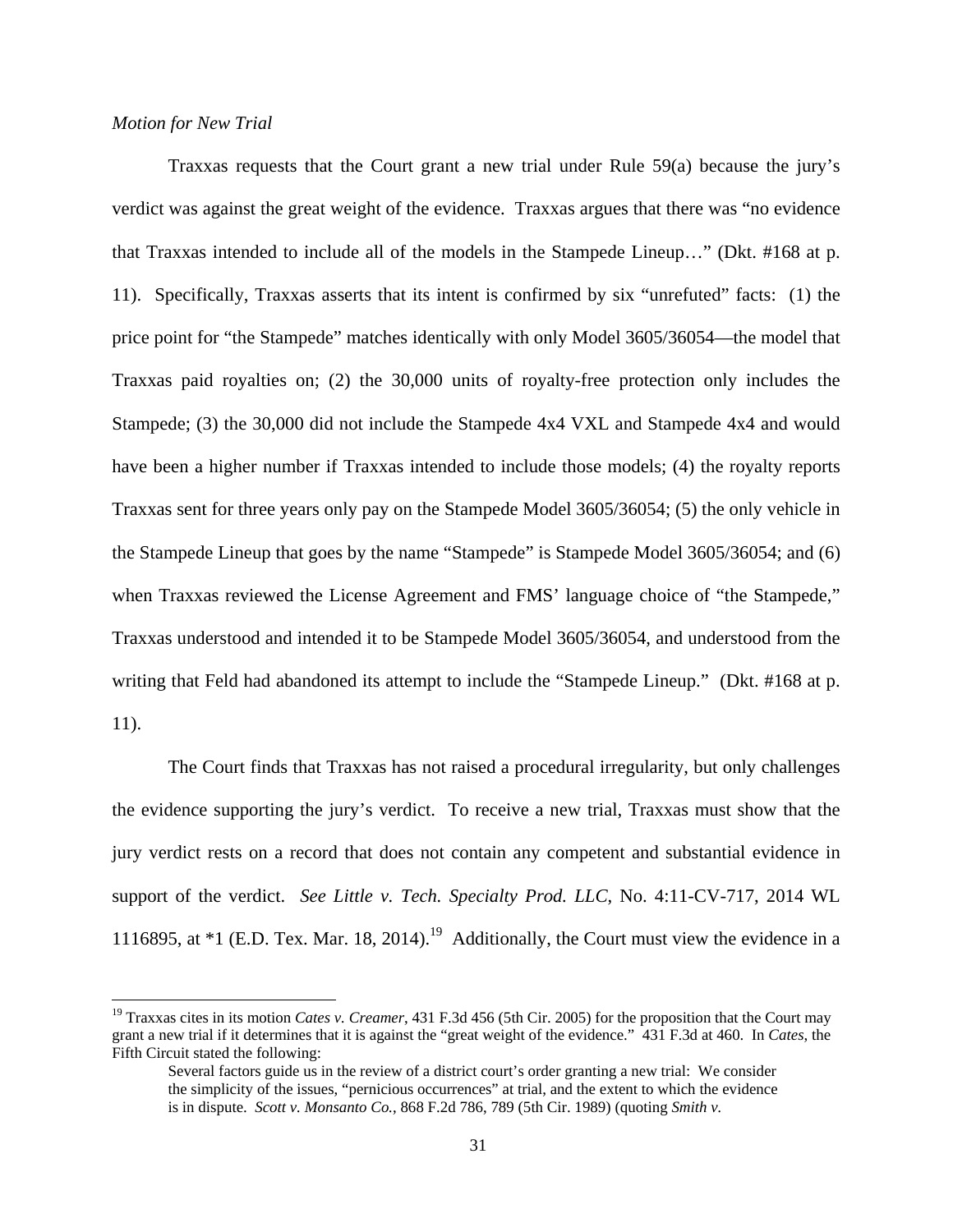light most favorable to the jury's verdict, and the verdict must be affirmed unless the evidence points so strongly and overwhelmingly in favor of one party that the Court believes that reasonable persons could not arrive at a contrary conclusion. *See Dawson v. Wal-Mart Stores, Inc.*, 978 F.2d 205, 208 (5th Cir. 1992).

The Court finds that the evidence does not support Traxxas' argument that the jury's verdict was "against the great weight of the evidence." *See Cates*, 431 F.3d at 460. The Court already concluded that the License Agreement was ambiguous, and that the interpretation of License Agreement was for the jury to determine (Dkt. #160 at p. 6 ("[I]t is your duty to interpret the ambiguous language of the License Agreement."); Dkt. #118 at p. 4). None of Traxxas' six "unrefuted" facts are inconsistent with the jury's verdict, and Feld presented evidence during the trial of its intent to include the entire Stampede Lineup in the License Agreement. As Traxxas has provided the Court with no other basis for a new trial and the Court finds that the jury's verdict is not "against the great weight of the evidence[,]" the Court finds that Traxxas' motion for a new trial should be denied.

#### *Motion to Amend/Modify the Judgment*

 Traxxas requests that the Court amend the judgment and remove the Nitro Stampede, the Stampede 4x4, and the Stampede 4x4 VXL from the jury verdict (Dkt. #168 at p. 13). The Court finds that Traxxas has not demonstrated that there has been (1) an intervening change in controlling law; (2) new evidence not previously available; or (3) the need to correct clear error or manifest injustice. *See In re Benjamin Moore & Co.*, 318 F.3d at 629. Additionally, for the

<u> 1989 - Jan Sarajević, politički predsjednik i politički predsjednik i politički politički politički političk</u>

*Transworld Drilling Co.*, 773 F.2d 610, 613 (5th Cir. 1985)). If we determine that one or more of the above factors supports the district judge, we generally affirm the grant of a new trial. *Shows v. Jamison Bedding, Inc.*, 671 F.2d 927, 931 (5th Cir. 1982). However, even if we find that all three of these factors weigh against the grant of new trial, we may still apply an overriding consideration and affirm the district court's order of a new trial by determining 'independently [] that the jury verdict was against the great weight of the evidence.' *Id.*

*Cates*, 431 F.3d at 460-61.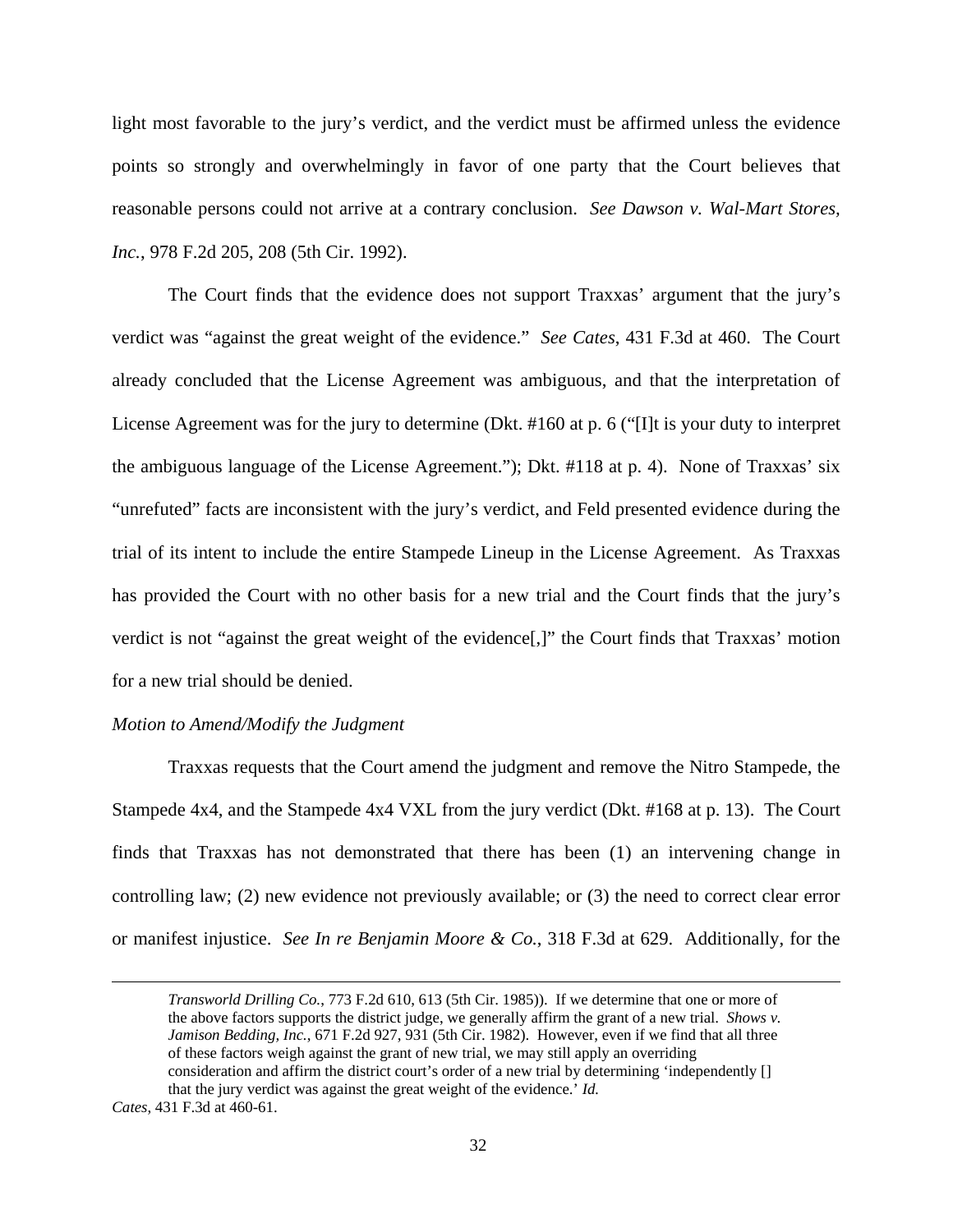reasons stated regarding the renewed motion for judgment as a matter of law, the Court finds that sufficient, credible evidence was presented to the jury demonstrating the License Agreement intended to include the Stampede 4x4 and the Stampede 4x4 VXL. However, the Court will address the gas-powered Nitro Stampede below.

The Court finds that the jury had sufficient evidence to read Paragraph two of the License Agreement as not limiting Feld's royalties to only battery-operated vehicles. Paragraph two of the License Agreement states the following:

2. **Licensed Articles:** Hobby-grade battery-operated remote control operated monster trucks (**"R/C Vehicle Units"**) and monster truck vehicle bodies (**"R/C Bodies"**) branded with the **Property**. Licensed Articles shall include a minimum of four (4) different monster truck molds of **R/C Bodies** each year, for each year during the Term other than 2010.

(Trial Ex. 11 at p. 11 ¶ 2) (emphasis in original). Traxxas asserts that "[u]nder the plain language 'R/C Vehicle Units' cannot be fuel operated…" (Dkt. #168 at p. 13). Traxxas also argues that Mattorano testified that the Nitro Stampede would be excluded from the License Agreement because it is gas powered (*See* Mattorano Trial Tr. (8/31/2015) at 10:3-25). Feld asserts that Paragraph two and Paragraph five of the License Agreement serve separate roles, and must be read separately (*See* Dkt. #173 at p. 9). Specifically, Feld argues that "[t]he plain language of Paragraph 2 defines which Traxxas products will bear [Feld's] property, whereas by contrast, Paragraph 5 sets out the method for calculating royalties." (Dkt. #173 at p. 9; *see* Trial Ex. 11 at p. 11 ¶¶ 2, 5; Abernethy Trial Tr. (8/27/2015) at 7:18-8:6). Additionally, although originally Jenkins asserted that the two paragraphs serve the same purpose in the License Agreement, he then agreed that the two paragraphs served separate roles (Jenkins Trial Tr. at 79:12-80:14 ("Q. And you're not going to look to that provision [Paragraph 5] to determine what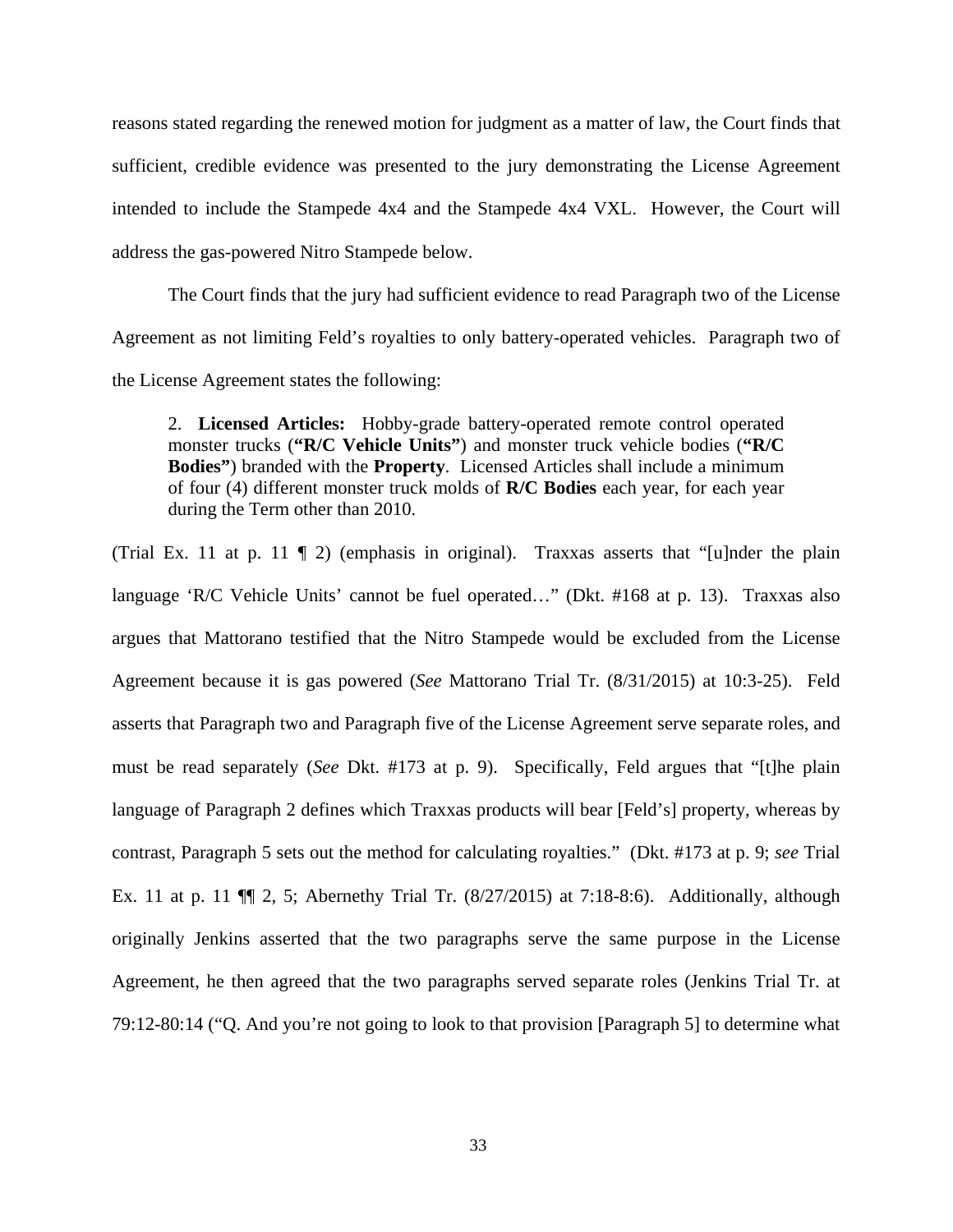can I put on a—what can I use the Monster Jam product on. That's what you look to calculating royalties? A. That's correct.")).

 The Court finds that Mattorano's testimony is consistent with that of Abernethy and Jenkins. Although Mattorano stated that "gas operated vehicles were ruled out early in the negotiations[,]" Mattorano was discussing whether or not gas-operated products could be licensed articles under Paragraph two of the License Agreement (Mattorano Trial Tr. (8/31/2015) at 10:11-15). At no time during his testimony did Mattorano testify that Paragraphs two and five of the License Agreement were not separate clauses, as stated by Abernethy. Therefore, the Court finds that there was sufficient credible evidence for the jury to conclude that even if "Licensed Articles" must be battery-operated based upon Paragraph two of the License Agreement, Feld was entitled to receive royalties on the entire Stampede Lineup, including the Nitro Stampede under Paragraph five of the License Agreement. Additionally, Traxxas has not pointed to any of the following: (1) an intervening change in the controlling law; (2) a manifest error of law or fact; or (3) newly discovered evidence as is required for a Rule 59(e) motion. *See Templet*, 367 F.3d at 479 ([A 59(e) motion] is "not the proper vehicle for rehashing evidence, legal theories, or arguments that could have been offered or raised before the entry of judgment."). Therefore, the Court finds that Traxxas' Motion to Alter/Amend the Judgment should be denied.

#### **CONCLUSION**

It is therefore **ORDERED** that Traxxas, LP's Renewed Motion for Judgment as a Matter of Law, Motion for New Trial or Alternative Motion to Amend/Modify the Judgment (Dkt. #168) is hereby **DENIED**.